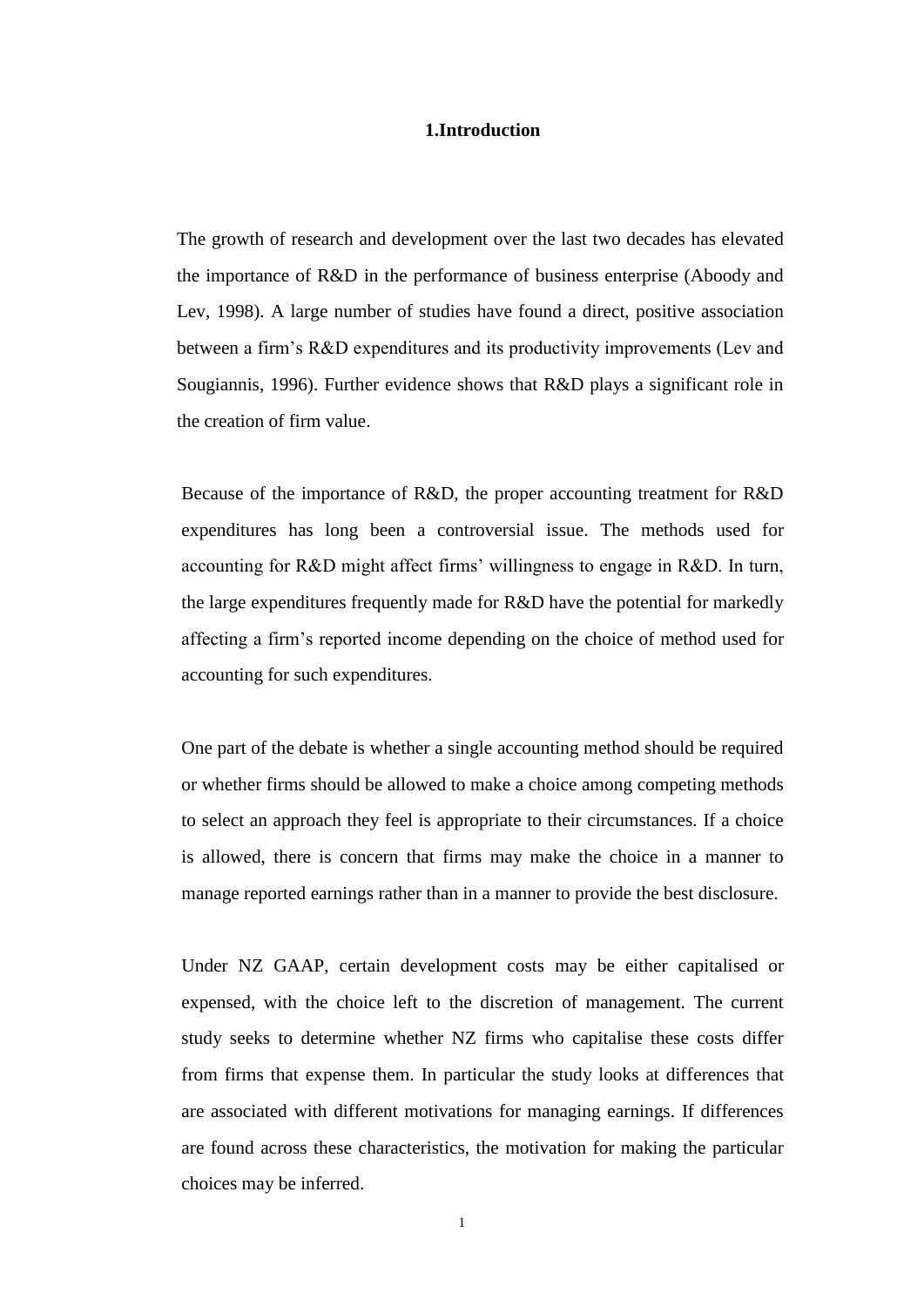The results of the study will be of interest to both academics and practitioners. Academics have long been interested in the factors motivating choices among alternative methods. This study will provide additional evidence on the subject. Practitioners have been interested in more fully understanding reports and their potential manipulation. The study will provide additional evidence on whether accounting standards should allow alternative treatments for similar transactions.

The paper is organized as follows. Section 2 describes the development of R&D in the world and the R&D environment in New Zealand. Section 3 discusses the differences in accounting for R&D across countries. Section 4 reviews the prior literature on factors driving accounting choices for R&D. Section 5 describes the selected variables for study and explains the research design. Section 6 discusses the sample. Section 7 provides the results of tests. Sensitivity analysis is examined in Section 8 and conclusions are drawn in Section 9.

#### **2. Development of R&D**

A brief summary of R&D development in developed countries and in New Zealand is presented to provide a background for the study.

#### **2.1. Development of R&D in developed countries**

At the beginning of the 1970s, many large firms in developed countries began to make their R&D activities market-driven. They integrated their R&D activities with their strategies and policy-making. This led to decentralizing funding for R&D from the corporate level to lower levels (Belcher, 1996). Since then, the world economic structure has also changed from an emphasis on manufacturing to a service-based economy. As a result, the infrastructure of many businesses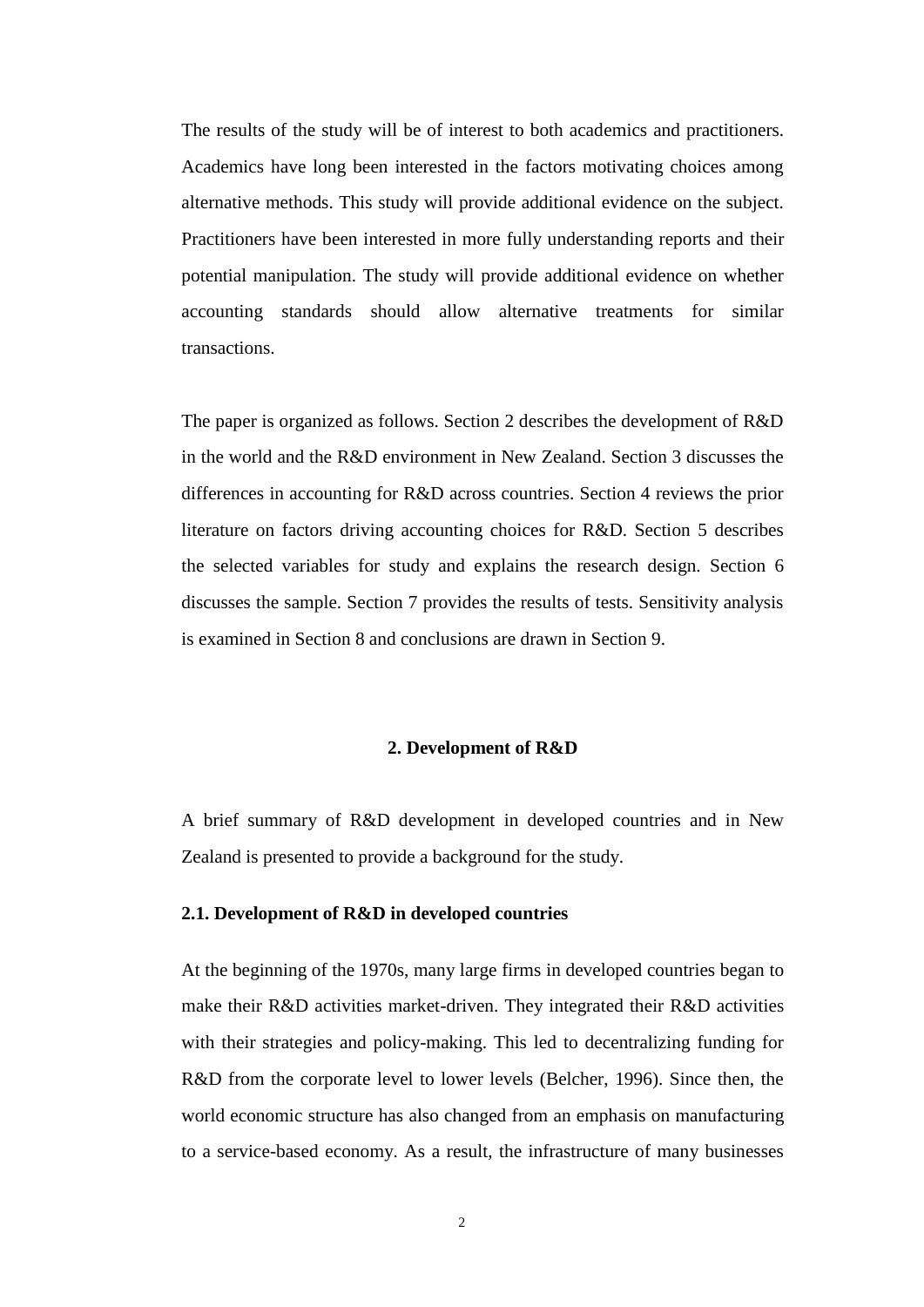can no longer be judged only by their physical assets. Instead, value is frequently associated with technology and intellectual property. Such components are of high importance for many businesses, especially for firms which are in high-tech and other technology-driven fields (Walther and Strickland, 2002).

Recent expenditures provide a perspective on the importance of R&D as a productive input. In the United States, growth in R&D spending has been outrunning overall economic growth since 1994. In 1997, total spending on R&D was US\$210 billion, compared with US\$215 billion invested by manufacturing firms in property, plant and equipment (Hansen, 1999). The increasing importance of R&D is also reflected by its faster growth rate compared with other major inputs. For instance, over the period from 1970 to 1997, the average annual growth rate of R&D was 8 percent, whereas the growth rate of capital investment (property, plant and equipment) was 6.8 percent (Hansen, 1999). Also in 1998, R&D spending accounted for 2.61 percent of GDP (Hansen, 1999).

Although spending on R&D has been accelerating in the United States, it is slipping behind that of Japan, Switzerland, Demark, Finland and Sweden in per capita R&D spending levels (Hansen, 1999). R&D spending has increased significantly in other OECD countries as well. For instance, in Canada, R&D expenditure jumped from Canadian \$176 million in 1963 to Canadian \$8.6 billion in 1997 (Statistics Canada 1997).

# **2.2 R&D environment in New Zealand**

OECD countries that have closed the wealth gap with the USA have increased their R&D expenditures extensively by committing between 2 and 5.4% of GDP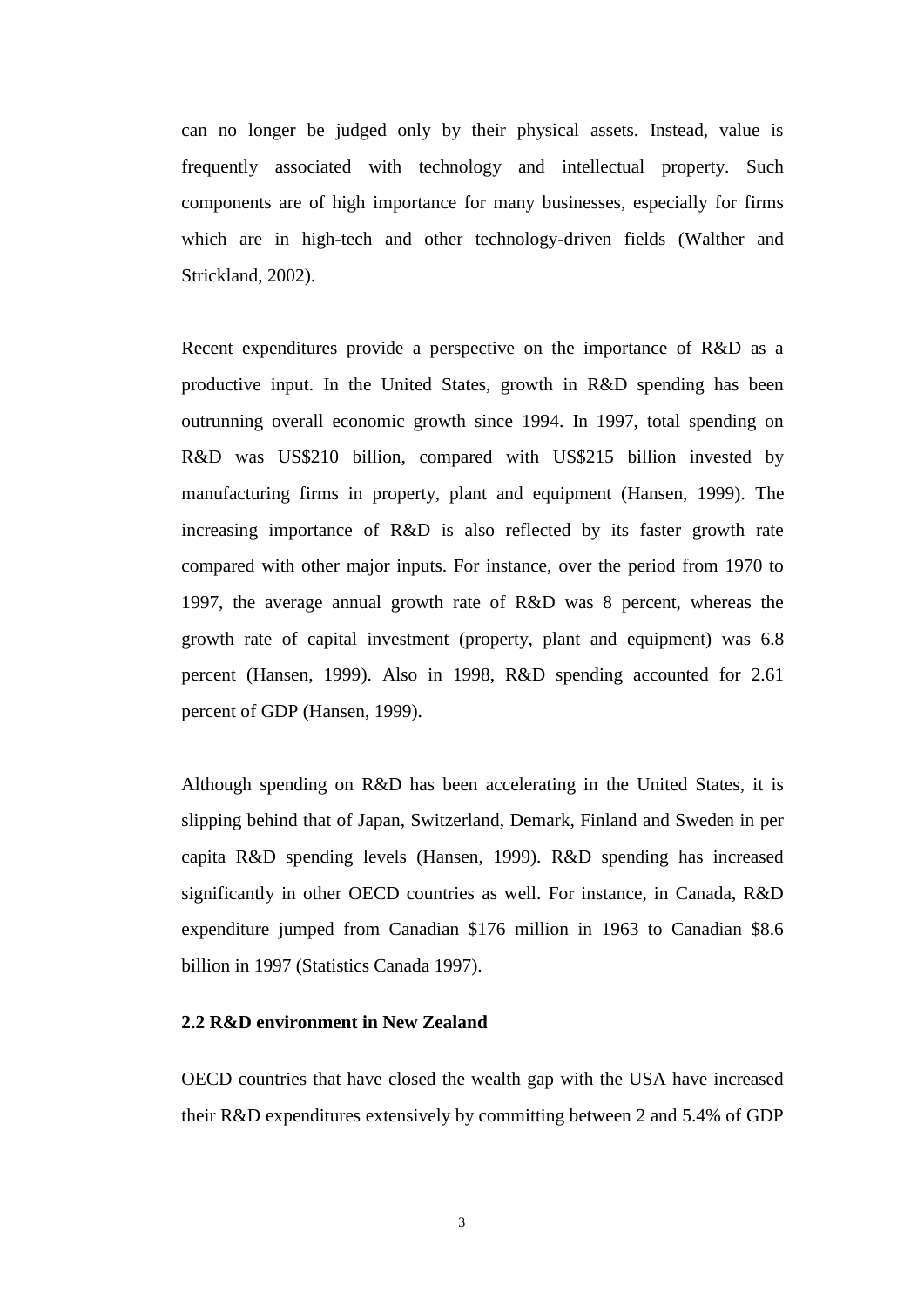to R&D. New Zealand however currently spends less on R&D than the average for OECD nations, with R&D representing not much more than 1% of its GDP.

Statistics for R&D spending in New Zealand for 2004 show that the proportion of R&D funding provided by the government in New Zealand is 45%, which is significantly higher than the OECD average of 30%. Conversely, New Zealand businesses funded just 38% of R&D in 2004, compared with the OECD average of 62%. Table 1 shows the source of R&D funding for the year 2004.

Of the funds spent by business on R&D, 18.7% went toward information, communication and technology software. Materials, construction, electronics and engineering account for another 16.7% of business R&D, and health care represents a further 12.9%. Table 2 shows business expenditure on R&D by socio-economic objective in 2004.

The New Zealand economy is dominated by primary industries, which generally spend less on R&D, choosing to invest in building scale rather than innovation. Thus on a global scale New Zealand is a tiny player in research and innovation. The R&D investment amounts to under 0.2% of the world's total. Compared with other OECD countries, R&D development is less active in New Zealand. Thus the accounting for R&D in New Zealand may not be as important an issue as in other countries. Thus the results related to R&D accounting in other countries may not generalise to New Zealand.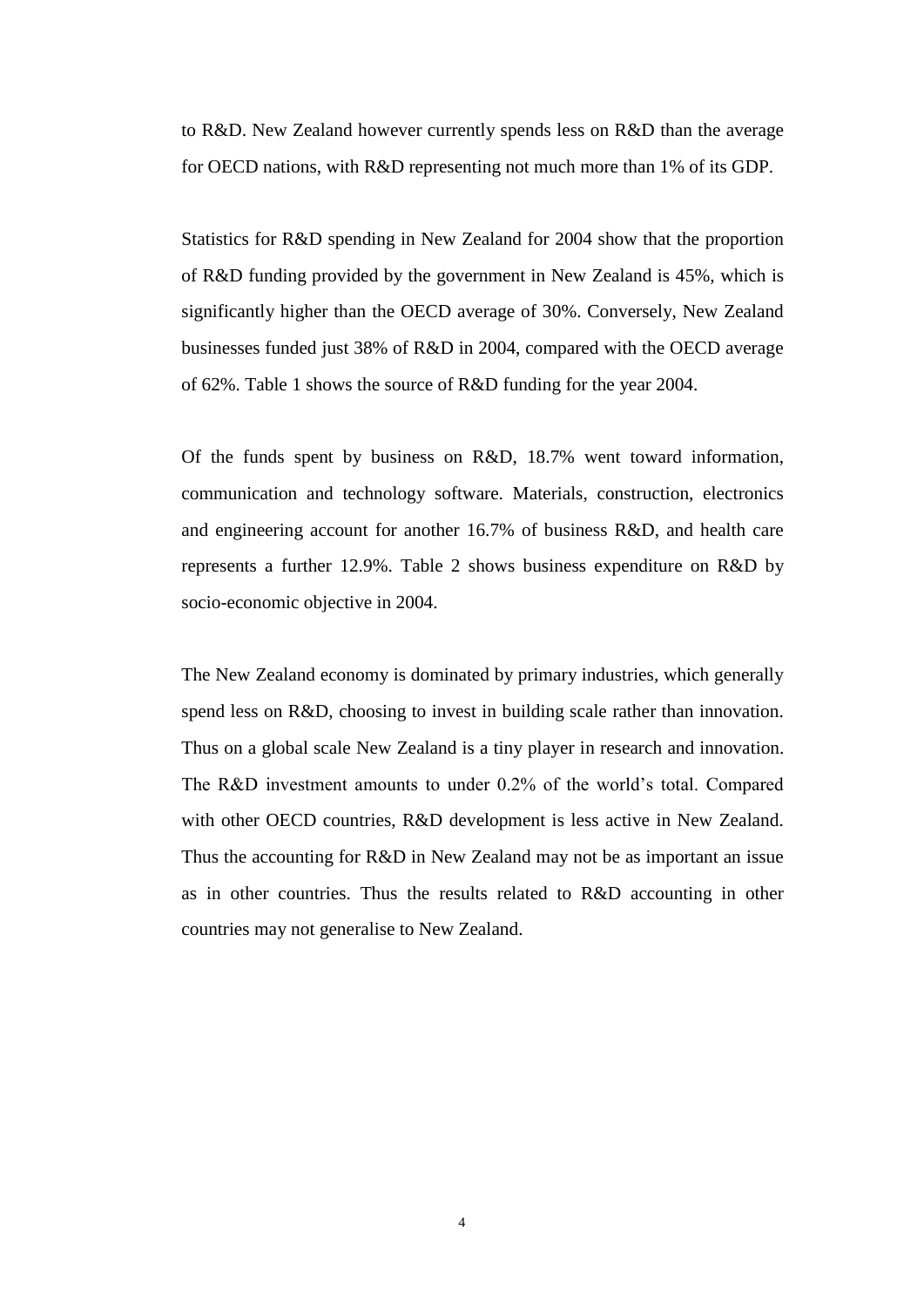| Source of funds      | NZ dollar (million) | Percent |
|----------------------|---------------------|---------|
| NZ business          | 612.90              | 38.5    |
| NZ government        | 717.80              | 45.1    |
| NZ universities      | 113.50              | 7.1     |
| Overseas             | 108.70              | 6.8     |
| Other funding source | 40.2                | 2.5     |
| Total                | 1593.10             | 100     |

Table 1: R&D Funding in New Zealand for 2004 (By Source of Funds)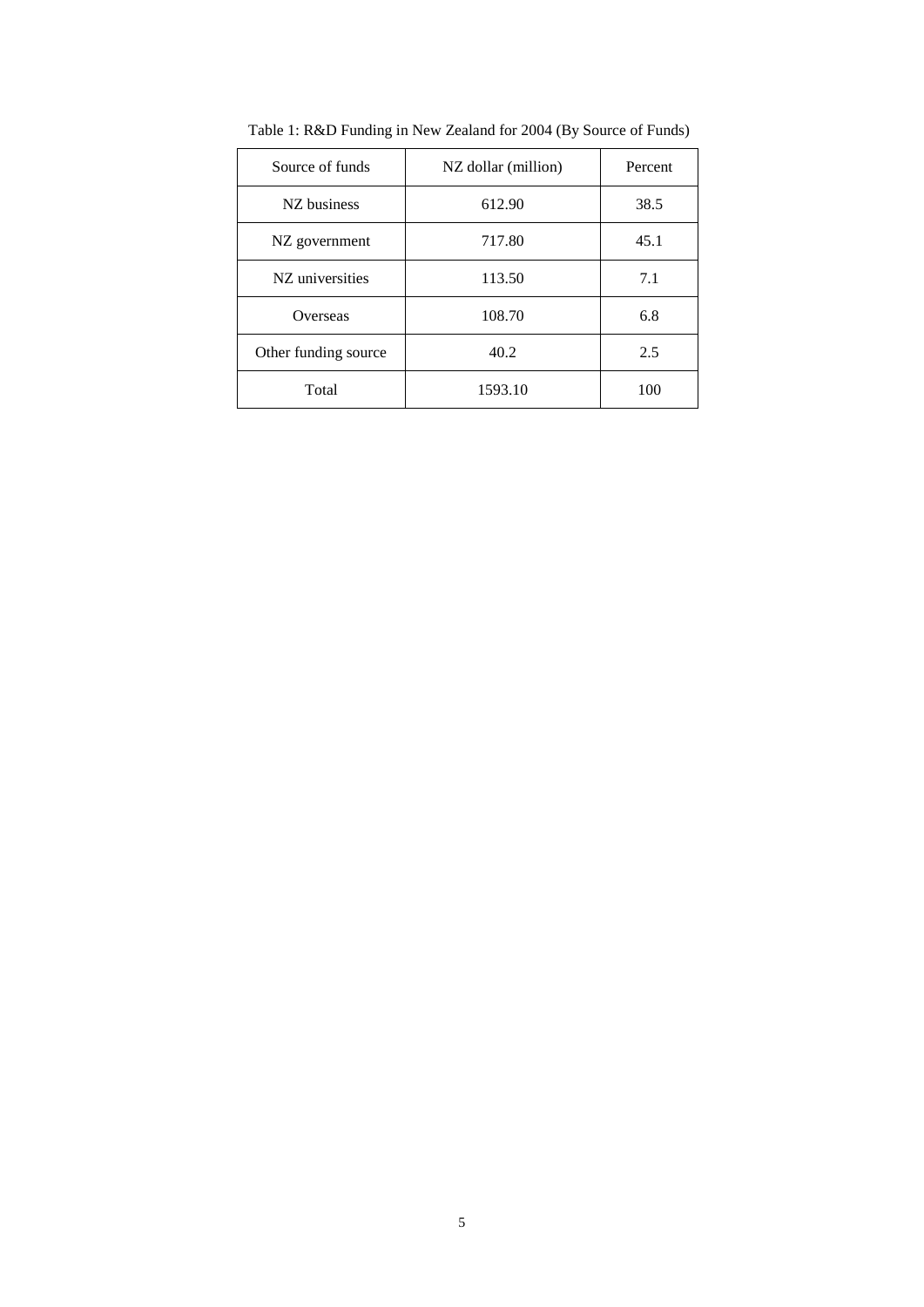| Socio-economic objective                             | NZ\$ (million) | percent |
|------------------------------------------------------|----------------|---------|
| Animal production                                    | 16.2           | 2.4     |
| Dairy production                                     | 74.2           | 11.0    |
| Horticultural, arable production                     | 29.8           | 4.4     |
| Forestry                                             | 12.1           | 1.8     |
| Fishing                                              | 7.0            | 1.0     |
| <b>Agriculture, forestry and fishing</b>             | 139.3          | 20.6    |
| Meat and fish processing                             | 15.6           | 2.3     |
| Dairy processing                                     | 38.5           | 5.7     |
| Fruit, crop and beverage processing                  | 29.0           | 4.3     |
| Fibre and skin                                       | 8.8            | 1.3     |
| Wood and paper products                              | 7.9            | 1.2     |
| Materials, construction, electronics and engineering | 112.9          | 16.7    |
| <b>Industrial development</b>                        | 212.7          | 31.4    |
| Commercial and trade services                        | 28.8           | 4.2     |
| Urban and rural planning                             | 6.3            | 0.9     |
| Transport                                            | 9.2            | 1.4     |
| Information, communication, and technology software  | 126.6          | 18.7    |
| <b>Development of infrastructure</b>                 | 170.8          | 25.2    |
| Emery                                                | 15.8           | 2.3     |
| Care of the environment                              | 18.2           | 2.7     |
| Health                                               | 87.6           | 12.9    |
| Social development and services                      | 9.1            | 1.3     |
| Earth and atmosphere                                 | 0.5            | 0.1     |
| Defence                                              | 2.7            | 0.4     |
| Other                                                | 20.5           | 3.0     |
| <b>Other purposes</b>                                | 154.3          | 22.8    |
| <b>Total</b>                                         | 677.1          | 100     |

Table 2: Business Expenditure on R&D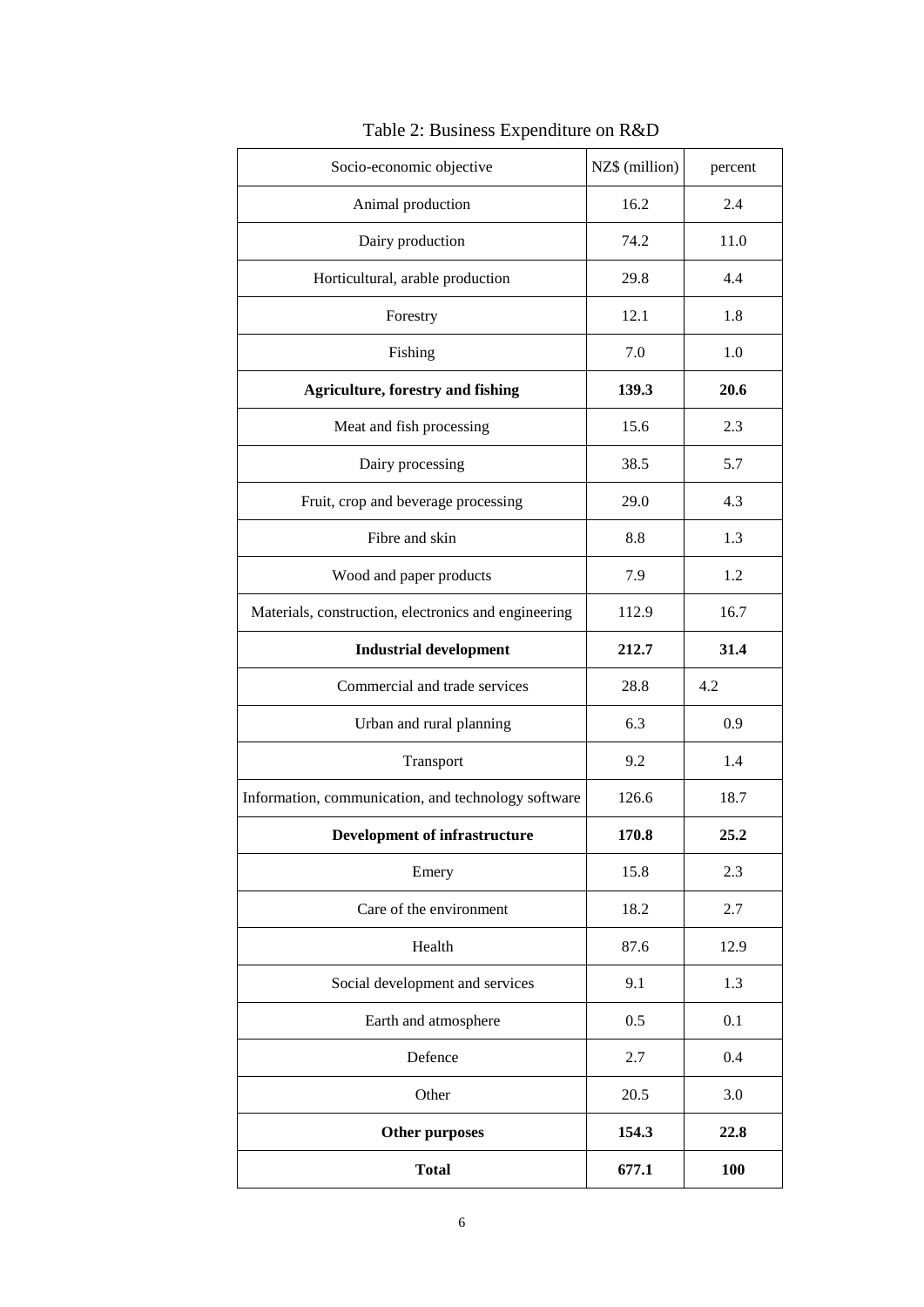#### **3. Differences in Accounting Treatment for R&D**

Accounting regulators have taken different approaches for the treatment of R&D expenditures in financial reports. This section reviews the accounting methods used in the US, UK, Canada, Australia, Japan and Europe and compares them with the accounting treatment for R&D in New Zealand.

# **3.1 Differences in accounting for internally generated development expenditures**

The definition of R&D has been harmonized by the adoption of the OECD's "Frascati" definitions. Accounting standards in the developed countries have all distinguished between research costs and development expenditures. New Zealand Financial Reporting Standard (FRS) 13 defines research as "the original and planned investigation undertaken with the prospect of gaining new scientific or technical knowledge and understanding" (Paragraph 4.1). Development, on the other hand, is "the application of research findings or other knowledge to a plan or design for the production of new or substantially improved materials, devices, products, process, systems or services before the start of commercial production or use" (Paragraph 4.2).

Accounting standards in the US, the UK, Canada, Australia, New Zealand, Japan, and Europe as well as the International Accounting Standard Board (IASB) recognize outsourced R&D as an asset because the specific asset obtained is readily identified and easily valued by the market price. This is not the case for internally generated R&D. Most OECD countries (except applied research in Australia) require research costs to be expensed as incurred. But accounting standards for internally generated development costs vary significantly among countries. This paper focuses on the accounting choice for internally generated development expenditures.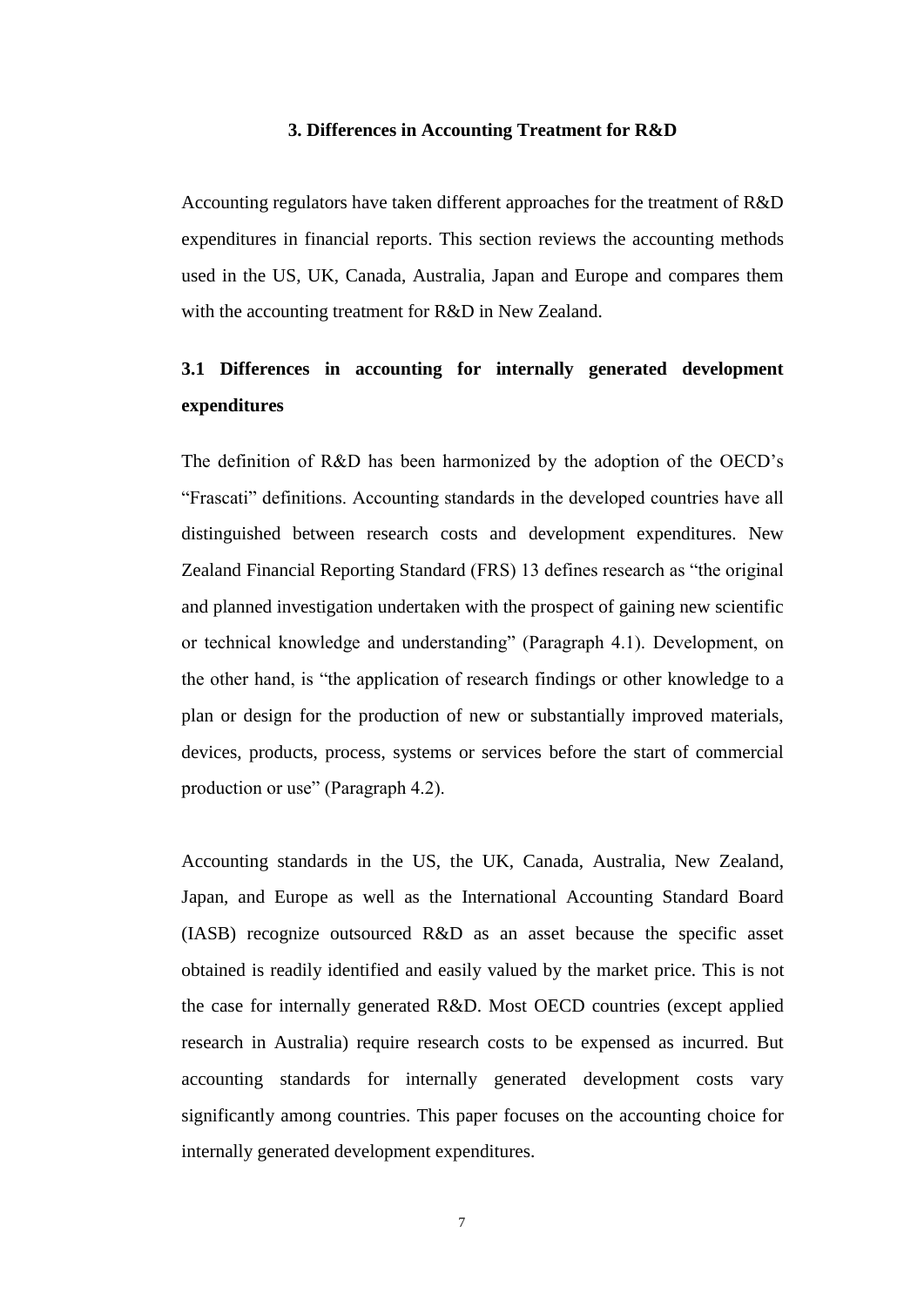Generally speaking, accounting standards for internally generated development expenditures take one of two approaches. The United States and Japan adopt an expense approach, which requires development expenditures to be expensed as incurred. In contrast, the UK, Australia, Canada, New Zealand, the EU countries and the IASB take a middle ground between the expense principle and the asset principle. If certain criteria are met, the development expenditures are to be capitalised and amortized as long as their recovery is reasonably assured. Table 3 provides a summary of some of the other differences in accounting for R&D in these jurisdictions.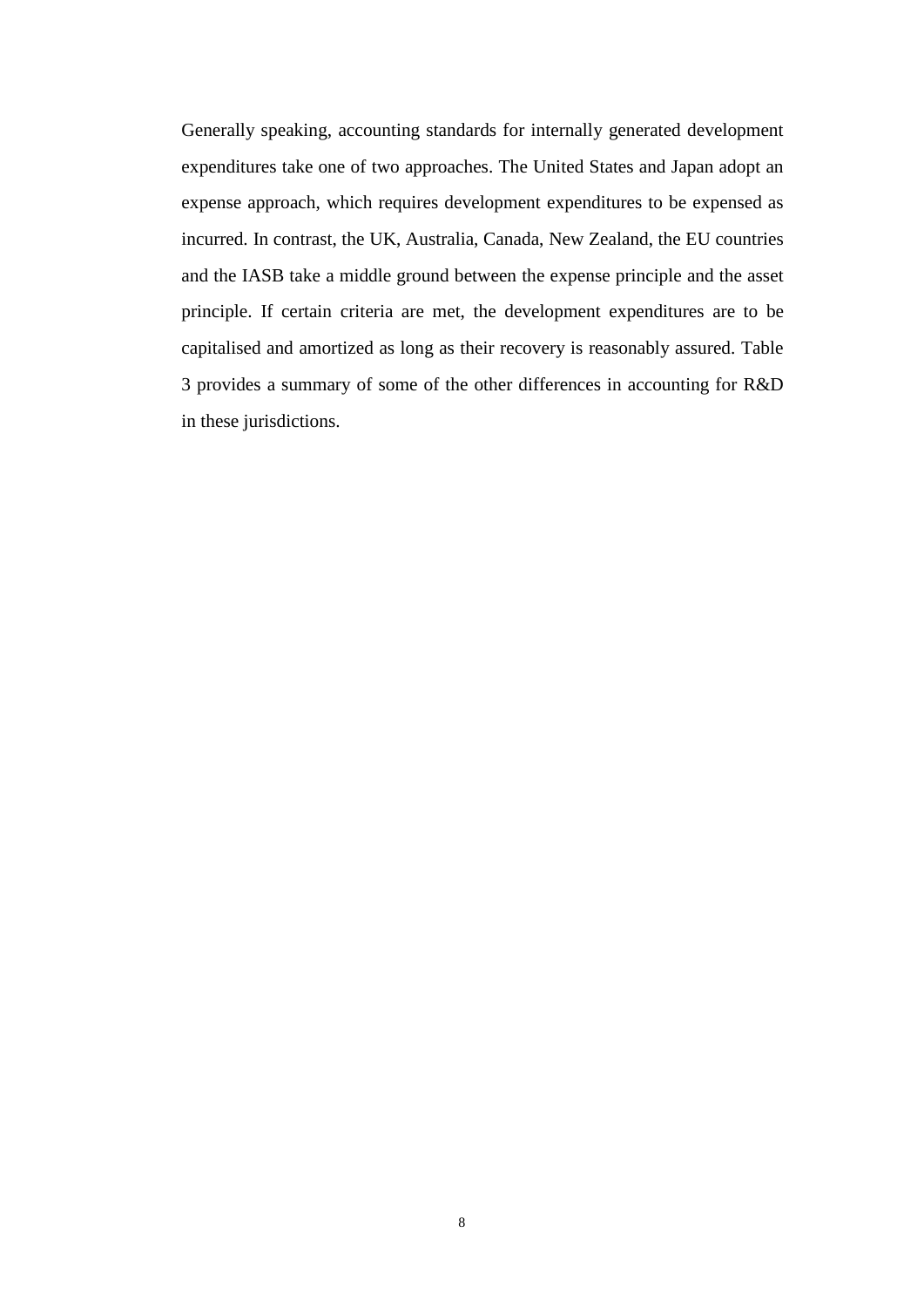| Country   | Accounting policy                                            | Disclosure                  | Amortization | Annual     |
|-----------|--------------------------------------------------------------|-----------------------------|--------------|------------|
|           |                                                              |                             |              | impairment |
|           |                                                              |                             |              | test       |
| <b>US</b> | SFAS 2: Expense total                                        | Disclose<br>the             | <b>Not</b>   | <b>Not</b> |
|           | amount as incurred                                           | R&D<br>amount of            | applicable   |            |
|           |                                                              | expenses for each           |              | applicable |
|           |                                                              | period                      |              |            |
| UK        | SSAP 13: Expense both Accounting policy                      |                             | Usually      | Yes        |
|           | applied<br>and<br>pure                                       |                             | less than 5  |            |
|           | research costs                                               | Movements<br>οf<br>deferred | years        |            |
|           | Capitalise                                                   | and development costs       |              |            |
|           | depreciate<br>capital and                                    | the<br>amount               |              |            |
|           | expenditure<br>on                                            | fixed brought forward at    |              |            |
|           | assets<br>that                                               | provide the beginning and   |              |            |
|           | facilities for research                                      | carried forward at          |              |            |
|           |                                                              | end of each<br>the          |              |            |
|           | Capitalise and amortize period                               |                             |              |            |
|           | development<br>if<br>costs                                   |                             |              |            |
|           | they<br>meet<br>certain                                      |                             |              |            |
|           | criteria.                                                    |                             |              |            |
|           | Australia AASB 1011: Expense The expenses during Useful life |                             |              | Yes        |
|           | basic research costs as the financial year                   |                             |              |            |
|           | incurred                                                     |                             |              |            |
|           |                                                              | The<br>οf<br>amount         |              |            |
|           | Capitalise and amortize expensed R&D costs                   |                             |              |            |
|           | applied research<br>and                                      |                             |              |            |
|           | development<br>costs                                         | if The<br>amount<br>οt      |              |            |
|           | they<br>meet                                                 | certain capitalised<br>R&D  |              |            |
|           | criteria                                                     | costs at the end of         |              |            |
|           |                                                              | financial year with         |              |            |
|           |                                                              | accumulated                 |              |            |
|           |                                                              | amortization charges        |              |            |
| Canada    | CICA 3450: Expense all Amount of expensed Useful life        |                             |              | Yes        |
|           | research<br>costs                                            | as R&D costs                |              |            |
|           | incurred                                                     | The<br>amount<br>οf         |              |            |
|           | Capitalise development costs                                 | capitalised<br>R&D          |              |            |
|           | costs in certain defined                                     |                             |              |            |
|           | circumstances                                                |                             |              |            |
|           |                                                              |                             |              |            |

Table 3: Accounting Policy for R&D in Selected OECD countries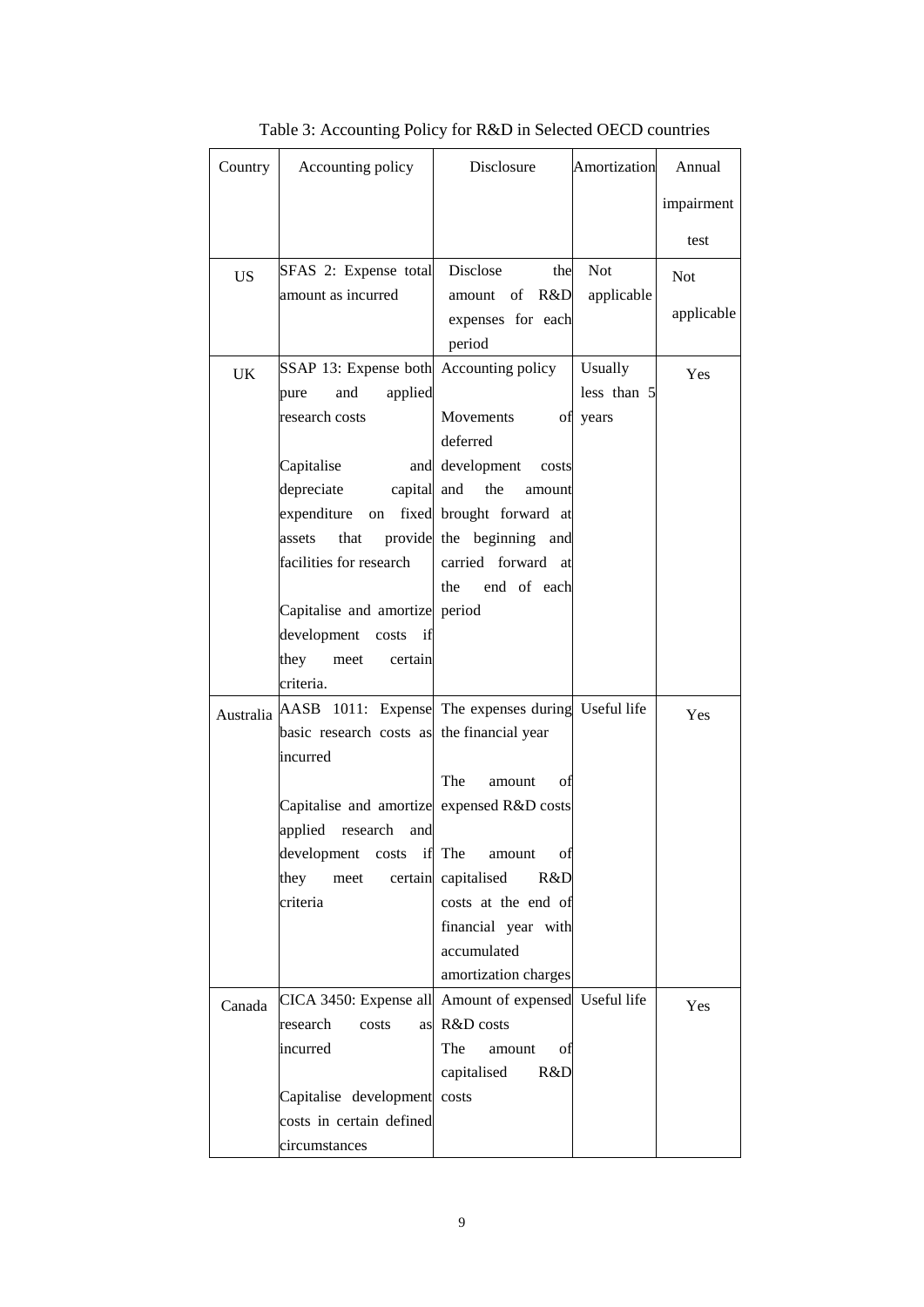| <b>New</b>              | Expense The<br>FRS<br>13:                                                      |                                                                  | aggregate Useful life | Yes        |
|-------------------------|--------------------------------------------------------------------------------|------------------------------------------------------------------|-----------------------|------------|
| Zealand                 | when<br>research<br>costs<br>incurred                                          | R&D<br>of<br>amount<br>costs recognized as<br>expense during the |                       |            |
|                         | Capitalise development financial year<br>if<br>all<br>costs<br>certain         |                                                                  |                       |            |
|                         | criteria are meet                                                              |                                                                  |                       |            |
| Japan                   | R&D<br>Expense<br>total<br>(except software)                                   | Total<br>amount<br>R&D<br>costs                                  | of Not<br>applicable  | <b>Not</b> |
|                         |                                                                                |                                                                  |                       | applicable |
| ${\rm EU}$<br>countries | Belgian,<br>Capitalise R&D costs as requirements<br>intangible<br>asset<br>and | France: Refer<br>to                                              | IASB Useful life      | Yes        |
|                         | amortize over<br>useful<br>years if certain criteria                           |                                                                  |                       |            |
|                         | are meet                                                                       |                                                                  |                       |            |
|                         | EU proposes all listed                                                         |                                                                  |                       |            |
|                         | companies to prepare                                                           |                                                                  |                       |            |
|                         | their<br>consolidated                                                          |                                                                  |                       |            |
|                         | financial statements in<br>accordance with IAS                                 |                                                                  |                       |            |
|                         | from 2005                                                                      |                                                                  |                       |            |
| <b>IASB</b>             | Expense research costs Useful life                                             |                                                                  | Presumption           | Yes        |
|                         | as incurred                                                                    | Amortization rate                                                | of 20-year            |            |
|                         | Capitalise development Amortization                                            |                                                                  | useful life           |            |
|                         | costs<br>in                                                                    | certain method                                                   |                       |            |
|                         | well-defined criteria                                                          | Gross carrying<br>amount                                         |                       |            |
|                         |                                                                                | Line items in the                                                |                       |            |
|                         |                                                                                | income statement in                                              |                       |            |
|                         |                                                                                | which amortization                                               |                       |            |
|                         |                                                                                | is included                                                      |                       |            |
|                         |                                                                                | Explanation<br>about                                             |                       |            |
|                         |                                                                                | intangible<br>any                                                |                       |            |
|                         |                                                                                | amortized over longer                                            |                       |            |
|                         |                                                                                | than 20 years                                                    |                       |            |

Table 3: Accounting Policy for R&D in Selected OECD countries (Continued)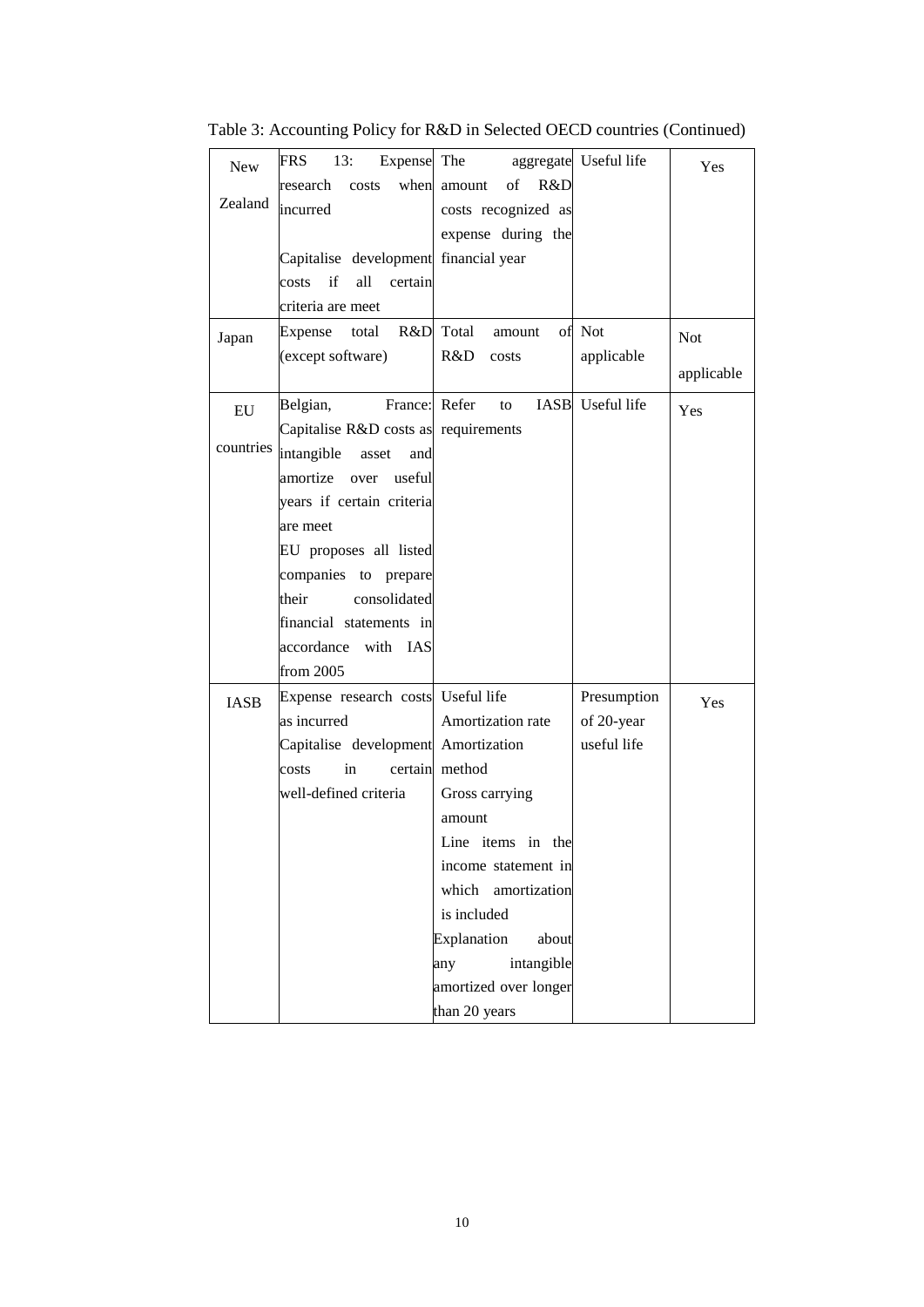#### **3.2. R&D capitalization**

The controversy over the proper accounting treatment for R&D spending arises because R&D activities differ from other capital and financial inputs such as property, plant, equipment, inventory, or project financing. One important characteristic of R&D relates to information asymmetry (Aboody and Lev, 2000). First, there is no comparability of R&D across companies even within an industry. A majority of R&D projects are unique to the developing companies, so investors can derive little or no information about the productivity and value of a company's R&D from observing the R&D performance of other companies. In contrast, most capital investments such as commercial property share common characteristics across firms within an industry. Second, physical and financial assets can be traded in organized markets, where prices convey information about asset productivity and values. There are no such organized markets for R&D and as a result, no asset prices from which to derive information. Therefore, it is difficult to value R&D compared to other tangible assets. Thus, accounting measurement and reporting rules treat R&D in a different way from other investments. Accounting rules mandate the marking-to-market in quarterly and annual reports of most financial investments, and the periodic recognition of value impairment of physical assets. In this way, investors are provided with updated information about changes in assets values. In contrast, when R&D is required to be expensed immediately in financial statements, no information on value and productivity changes in R&D is reported to investors.

Although R&D may be difficult to value, two kinds of arguments have been advanced for why companies should be allowed to capitalise qualifying development expenditures. First, a study by Perry and Grinaker (1994) found that US companies, who are not allowed to capitalise their development costs, adjust their R&D spending to achieve budget targets. As R&D is an important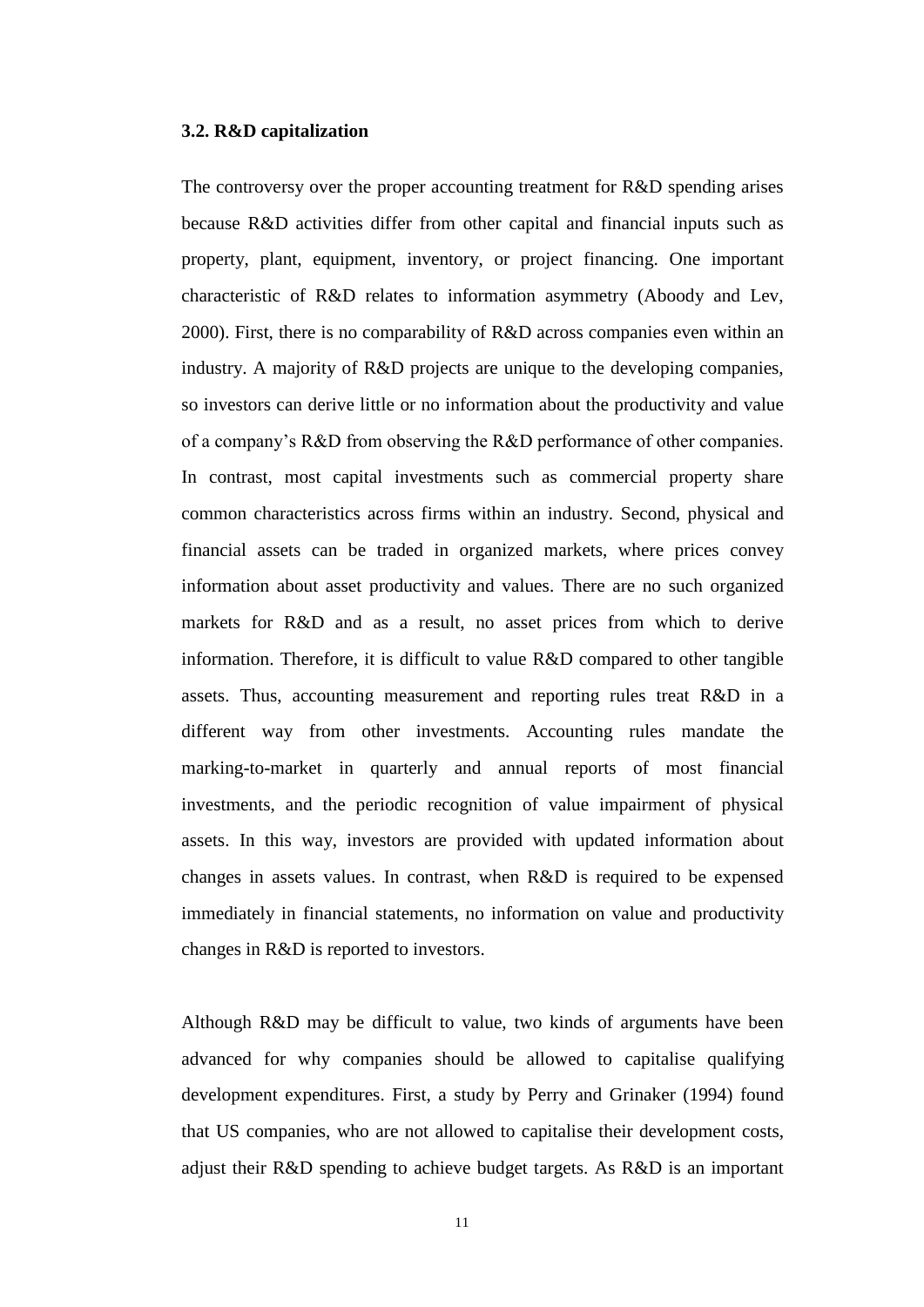factor in the competitiveness of an industry, expensing R&D may well limit the innovative capacity of an economy. Second, due to the long-run benefits from R&D activities, R&D expensing distorts R&D information, while capitalisation provides a more fair view of the financial statements. The study by Lev and Sougiannis (1996) indicates that the correlation between R&D expenditures and earnings is statistically significant and economically meaningful.

# **3.3 R&D accounting in New Zealand**

NZ GAAP requires the capitalization of development expenditures if the following criteria are met: (1) Completing the intangible asset is technically feasible so that it will be available for use or sale; (2) The firm intends to complete the intangible asset and use or sell it; (3) The firm has the ability to use or sell the intangible asset; (4) A market exists for the output from the intangible asset; (5) Adequate technical, financial and other resources are available to complete the development and to use or sell the intangible asset; (6) The firm is able to measure reliably the expenditure attributable to the intangible asset during its development (NZ IAS38). Although capitalisation of qualified development costs is required, the qualifying criteria are subjective and involve discretion and professional judgment. So in practice, New Zealand firms have a choice on how to account for R&D. This choice allows an opportunity for investigating the factors which affect management's choice of the accounting procedure to be used.

#### **4. Prior literature on Factors Driving Choices for R&D**

The accounting choices for R&D have been studied in other countries with much larger expenditures on R&D. This project analyses the factors examined in those countries to see if they have a similar effect in New Zealand. The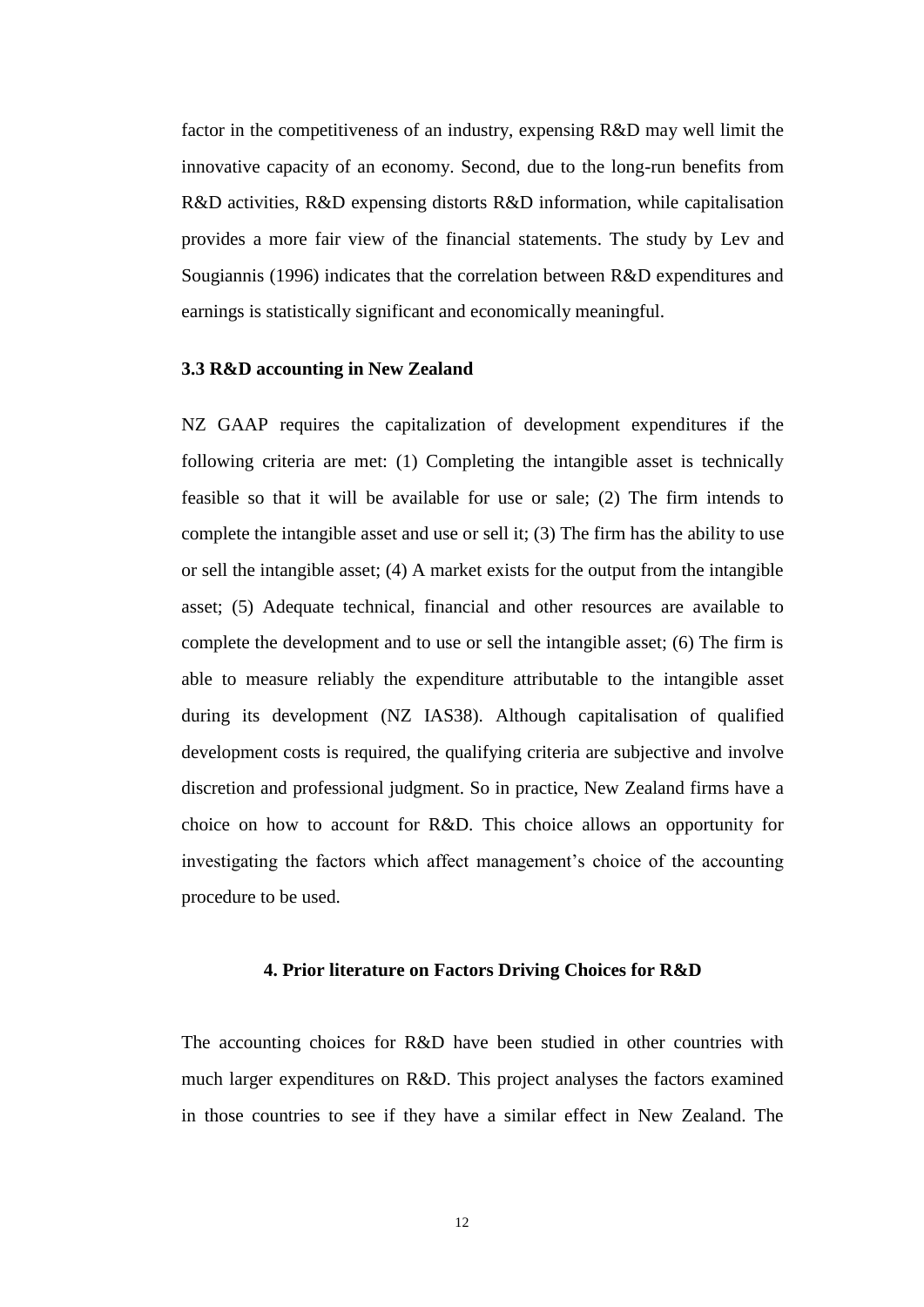chosen factors are taken from studies by Daley and Vigeland (1983), Aboody and Lev (1998), Oswald (2000), Gaeremynck, Steurs and Veugelers (1998).

Several researchers have explored the motivation for the choice among alternative accounting principles (Hagerman and Zmijewski, 1979; Bowen, Daley and Huber, 1982; Dhaliwal, 1980). By using agency theory and other economic factors, models have been developed to explain why firms choose different accounting alternatives for similar events and transactions. The study by Daley and Vigeland (1983) extends that analysis to the choice of an accounting method for R&D expenditures. Their study focuses on two factors which might influence management's choice between capitalising or expensing R&D expenditures. They examine the potential for contracting costs in the form of bond covenant limitations on leverage, dividend payments, and interest coverage to motivate the choice. At the same time, they employ a variable to measure a political cost motivation. They analyse a sample of 313 UK firms (178 R&D expensing firms and 135 R&D capitalising firms) in 1972 and conclude that firms with higher leverage are more likely to capitalise R&D costs to increase reported income. However, larger firms are more likely to expense R&D costs to lower income as suggested by the political cost hypothesis.

In 1998, Aboody and Lev examined the determinants of US firms' choices of the amount of software development expenditures to expense or capitalise. By using data from 163 software companies over 1987-1995, they identify four variables (profitability, leverage, R&D intensity and firm size) that are significantly associated with the amount of software development costs that have been capitalised. According to their study, firm size and profitability are negatively associated with the annual amount of capitalised development costs. In contrast, software development intensity and leverage are positively related to the capitalised amount.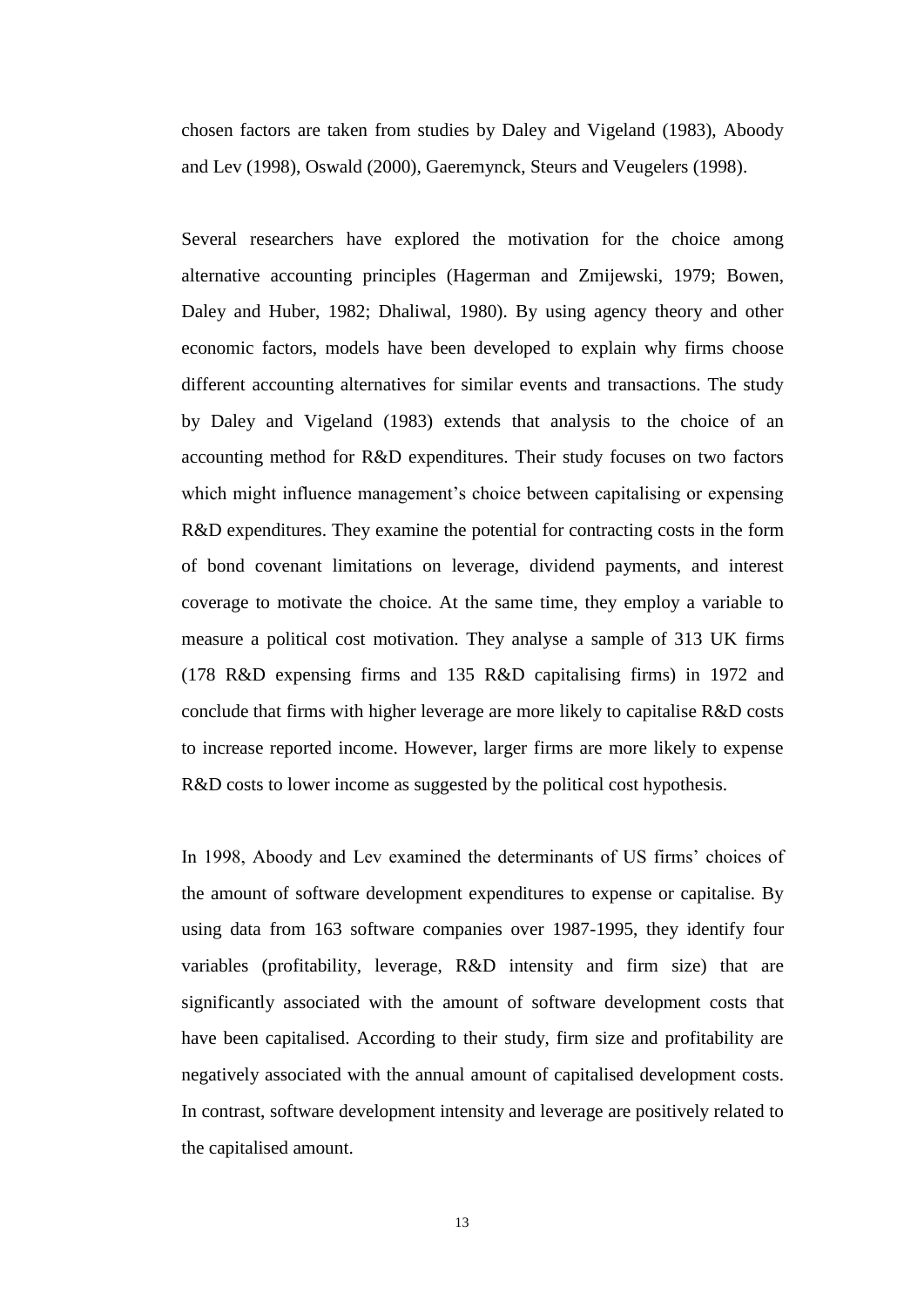Oswald (2000) expanded Aboody and Lev's study by examining a broader set of industries and technologies, a different accounting rule and a different accounting jurisdiction. Oswald's study employed a sample of 1,780 UK firm-year observations over 1993-1997 and used a logit regression to model the decision to expense qualifying development expenditures based on industry indicator variables, profitability, leverage, systematic risk, firm size, R&D intensity and R&D steady-state. He found that the decision to expense versus capitalise is influenced by firm size and the intensity of the firm's R&D programs. The results indicate that larger firms, firms in steady-state and firms with lower R&D intensity are more likely to expense the qualifying development expenditures. Unlike Daley and Vigeland (1983), he didn't predict a directional relation between leverage and the expense versus capitalise decision. He believes that the effects of intangible assets on debt covenants are uncertain.

Gaeremynck, Steurs and Veugelers (1998) used 321 innovative French firms to examine the choice of accounting treatment for R&D expense. In their study, they distinguish between accounting variables and R&D variables. They find that the choice is linked with the size of the firm, its financial health and its R&D intensity. They suggest that firms which are in financial distress try to convince investors and debt holders that they will have future success arising from their research and development by showing these costs as an intangible asset in the balance sheet. They found that firms with lower R&D intensity are more likely to expense R&D costs, which is consistent with the finding of Oswald (2000). But their study contradicts other studies by finding that larger firms have a higher probability of capitalising their R&D expenditures.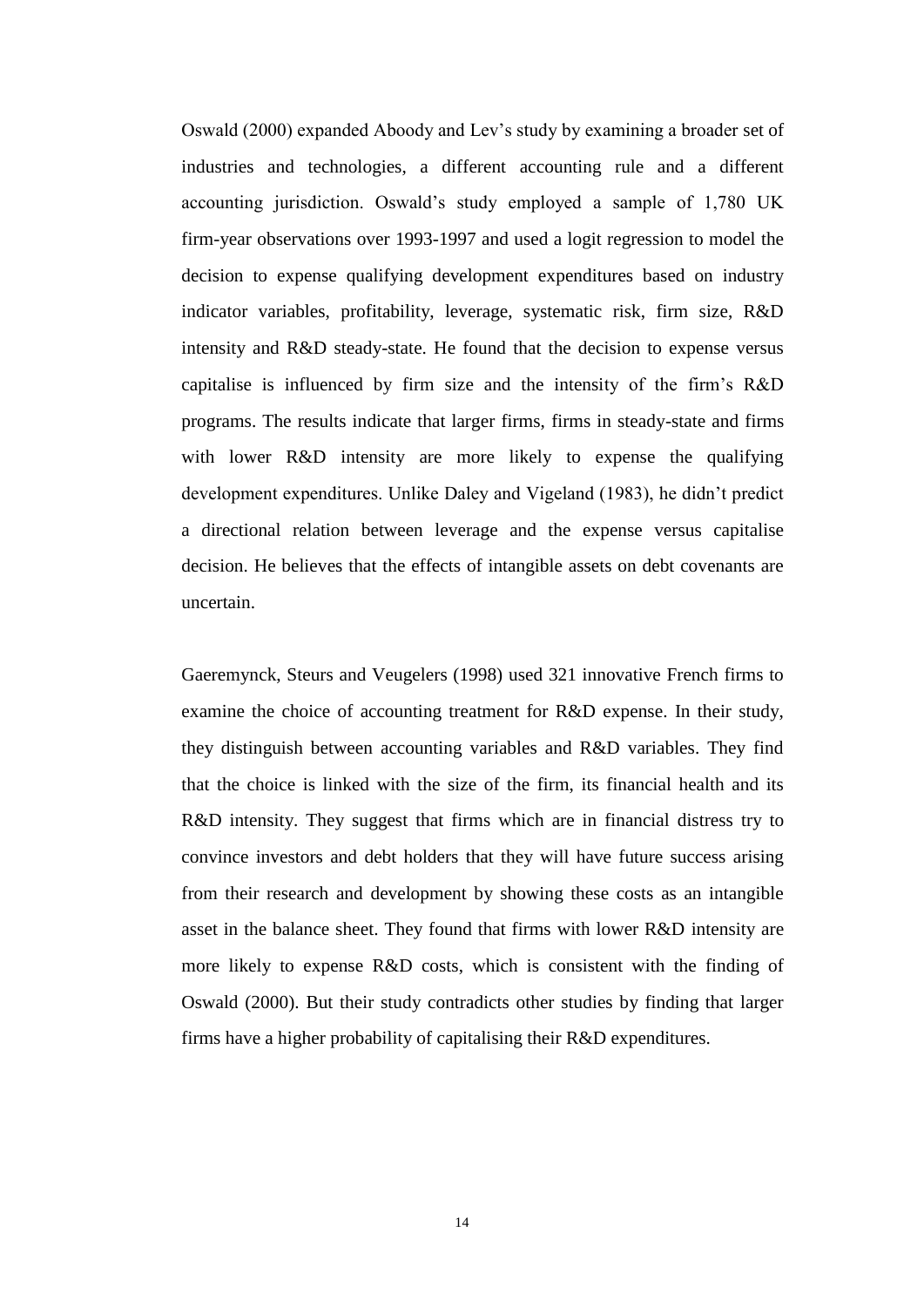#### **5. Variables and Research Design**

Based upon the preceding studies, the current study examines five variables to see if they distinguish between firms that capitalise versus firms that expense R&D. A firm is defined to be a capitaliser in year t if in that year the firm reported intangible development assets; otherwise it is classified as an expenser. A brief discussion of how each of the five variables is expected to affect the choice of accounting treatment follows.

#### **5.1. Selected Variables**

#### **(1) Firm Size**

Using a political visibility argument, firms may prefer to report lower income in order to avoid regulatory actions from the government. On average, capitalisation of R&D is likely to make reported income higher. Given growing R&D expenditures, capitalisation produces larger income and larger book value of equity than does a policy of expensing (Oswald, 2000). Therefore it may be that the expected costs of government scrutiny are increased by this choice (Watts and Zimmerman, 1978). Presumably, if firms report higher incomes, it is more likely for regulators to place tighter constraints on such firms' operation. If regulators tend to focus on large well-known firms to obtain the greatest political benefits, there may be less risk for small firms (Daley and Vigeland, 1983). Thus firm size is chosen to reflect vulnerability to political cost. Firm size is measured by both total assets and sales in this project.

**H1:** Smaller firms are more likely to capitalise R&D costs.

#### **(2) Leverage**

A highly geared firm represents a higher risk for equity holders and creditors as there is a greater chance of bankruptcy. The use of restrictive covenants in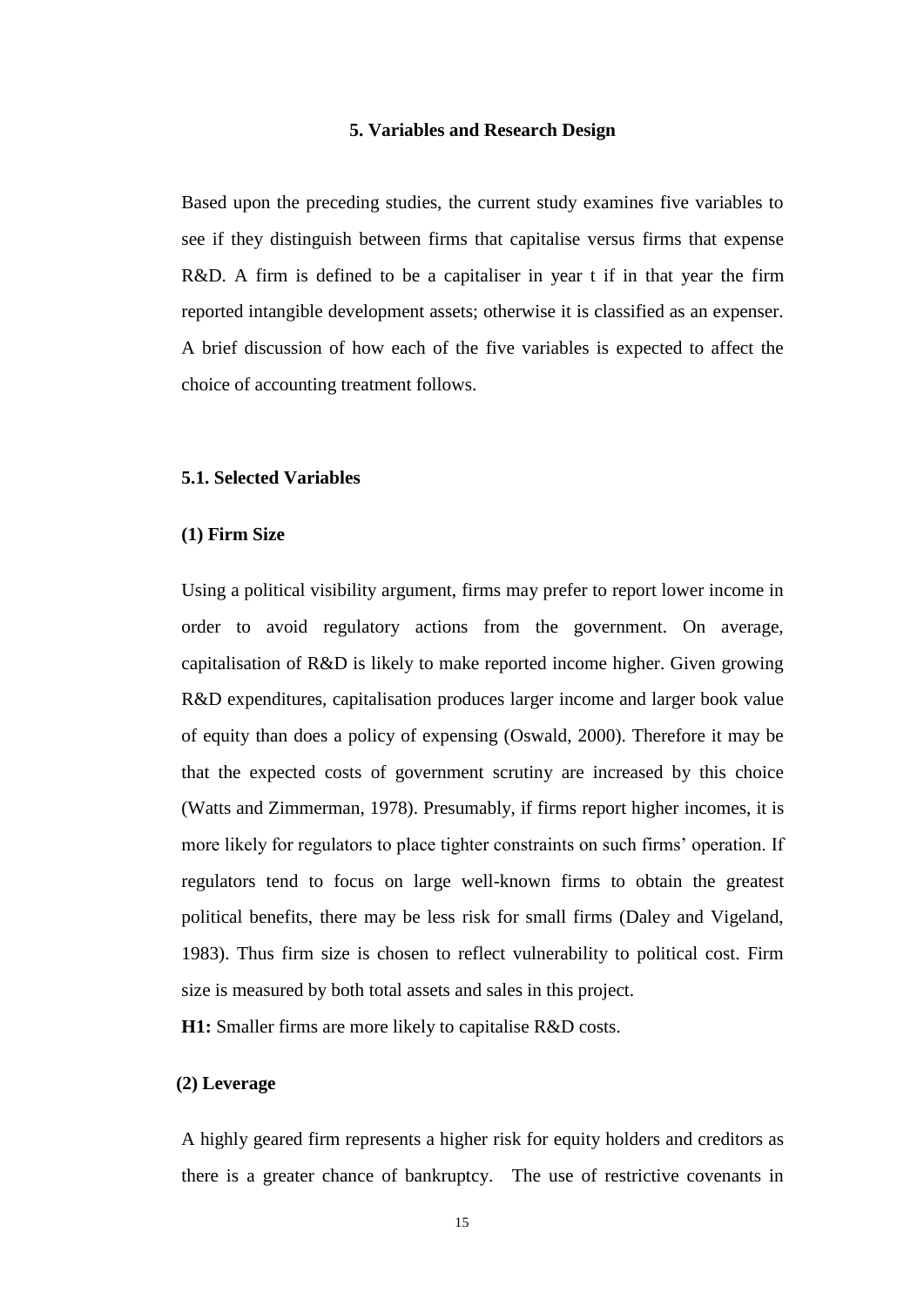debt agreements to reduce management's ability to transfer wealth between debt and equity holders has been recognized for some time (Smith and Warner, 1979). To limit this risk in debt agreements, maximum limits for leverage are generally set, especially limits on liabilities/total assets. Since generally accepted accounting principles are used to measure the financial variable, firms have a motivation to choose income increasing accounting methods, such as linear depreciation, FIFO and R&D capitalisation to relax the debt constraints by increasing reported earnings, retained earnings, and total assets (Daley and Vigeland, 1983). Leverage is selected as a measure of the extent of motivation to relax pressure on debt covenants by reporting higher income. Leverage is calculated as liabilities divided by total assets.

**H2:** Highly levered firms are more likely to capitalise R&D costs.

### **(3) Profitability**

This hypothesis is related to income smoothing theory. In countries such as the US, the capitalisation of R&D is not allowed; thus firms can smooth their income by adjusting the amount of their R&D expenditures (Perry and Grinaker, 1994). Firms with low profits may cut their R&D costs to reach the market's expected level of earnings. But it is not necessary for profitable firms to do so. With a choice of accounting methods available, firms need not adjust R&D spending but rather can use different accounting treatment for R&D as a smoothing instrument. As capitalisation produces larger income and larger book value of equity than does a policy of expensing, management of less profitable firms may choose to capitalise R&D expenditures to increase profit. The variable of profitability is measured by net income divided by total assets less R&D capitalised.

**H3:** Firms with lower profitability are more likely to capitalise R&D costs.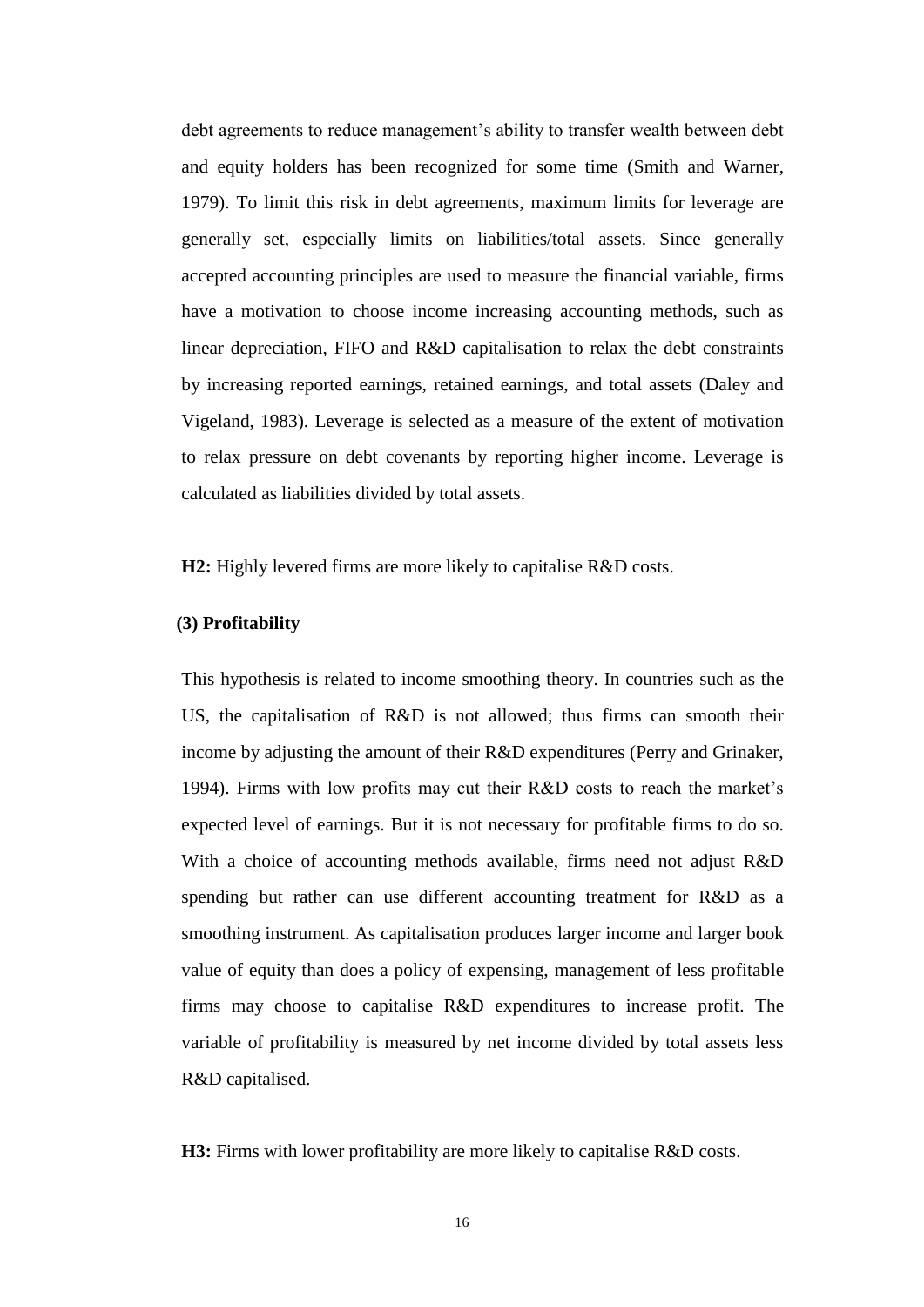#### **(4) Financial Health**

Firms which are healthy financially have the ability to repay their debt. Therefore they have less need to justify their performance to creditors. However, if a company is having trouble repaying its debt, the firm may be motivated to capitalise their R&D expenditures. The Firm can use the reporting choice as a signal to convince investors and debt holders that there will be future success from the research and development by showing these expenditures as intangible assets in their balance sheet.

Financial health is measured by a variable which takes on the value of 1 if operating cash flow is larger than short term debt. If this is the case, the firm is considered to be healthy financially. If operating cash flow is smaller than short term debt, the firm may have difficulty in paying its short term debts. In this case, the firm is considered to be in financial distress and the variable is coded zero.

**H4:** Firms which are in financial distress are more likely to capitalise R&D costs.

#### **(5) R&D Intensity**

R&D intensity is included in this project to determine whether the magnitude of R&D expenditures influences the decision to capitalise versus expense. Management of firms which invest heavily in R&D may wish to capitalise their successful development projects to communicate the success of those programs to market participants. Firms with intense R&D programs are engaged in many R&D projects and management may wish to signal its confidence in the return from these investments by treating them as an asset (Gaeremynck et al, 1998). It is also assumed that firms with few R&D projects may choose to communicate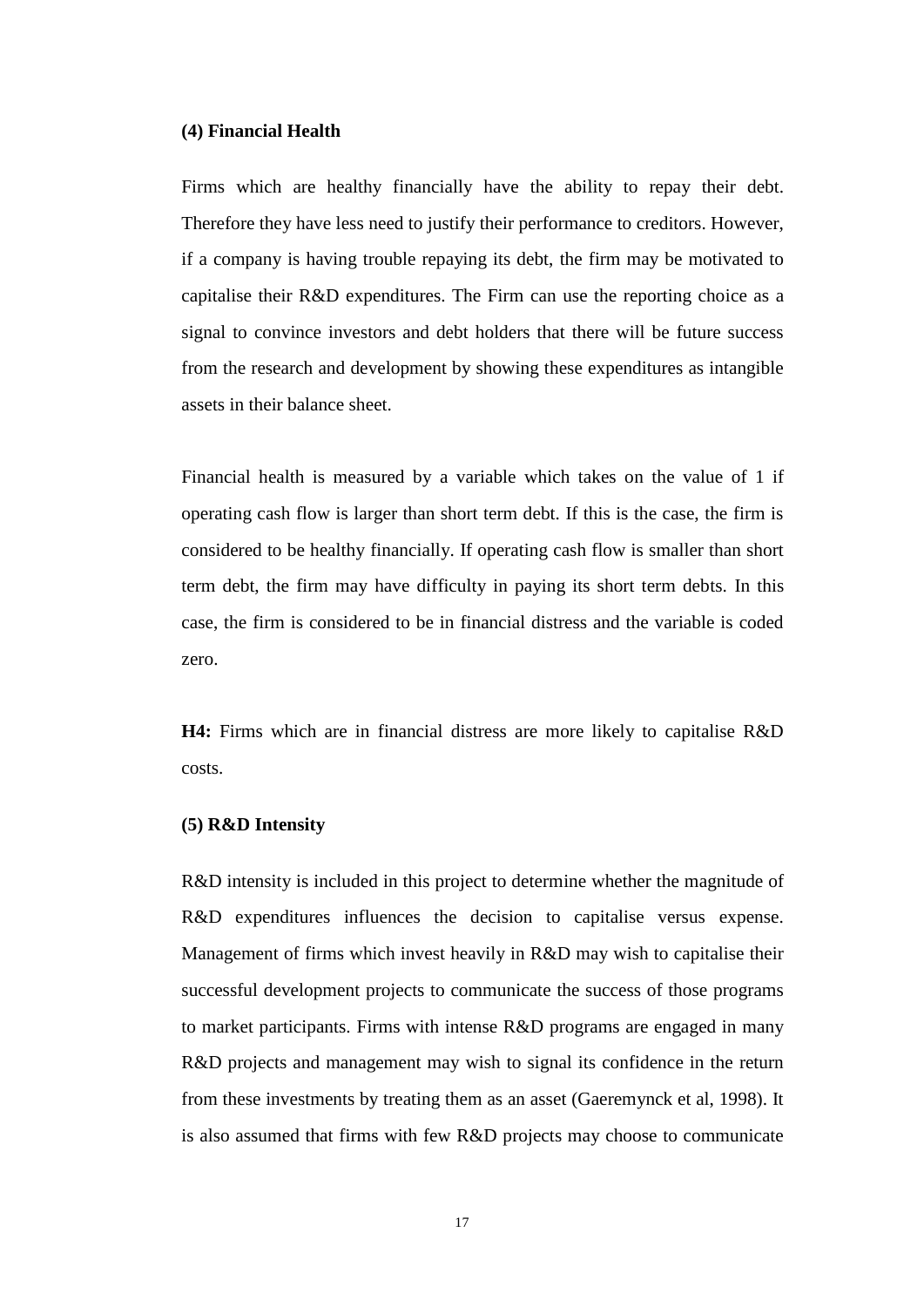R&D information through other means. R&D intensity is measured by the amount spent on R&D divided by total sales.

**H5:** Higher R&D intensity firms are more likely to capitalise R&D costs.

### **5.2 Research Design**

The project aims to determine whether the preceding factors affect New Zealand firms' decisions on whether or not to capitalise R&D costs. A logit regression is used to measure the relation between the accounting method used for R&D and the selected characteristics of firms. A logit model is a multivariate binary model which is particularly appropriate for models of choice behaviour. It models which choice is made dependent on the characteristics of the firms making the choices.

In summary, I predict that the choice to expense versus to capitalise qualifying development expenditures is associated with a firm's size, leverage, profitability, financial health and R&D intensity. These predictions are first examined by using univariate comparisons and then the following logit regression:

 $EXP_{ii}=B_{1}+B_{2}LEV_{ii}+B_{3}SIZE_{ii}+B_{4}PROFIT_{ii}+B_{5}FINHEALTH_{ii}+B_{6}INT_{ii}$ 

Where:  $EXP_{it}$  = variable equal to 1 if firm i expenses development costs in year t; 0 otherwise.

 $LEV_{it}$  = liabilities divided by total assets;

 $SIZE_{it} = log of total sales for firm i, or log of total assets for firm i.$ 

- PROFIT $u$  = the sum of net income and the amount of R&D capitalised divided by total assets less R&D capitalised for firm i in year t,
- $FINHEALTH_{it}$  = variable equal to 1 if the operating cash flow is larger than short term debt for firm i in year t; 0 otherwise,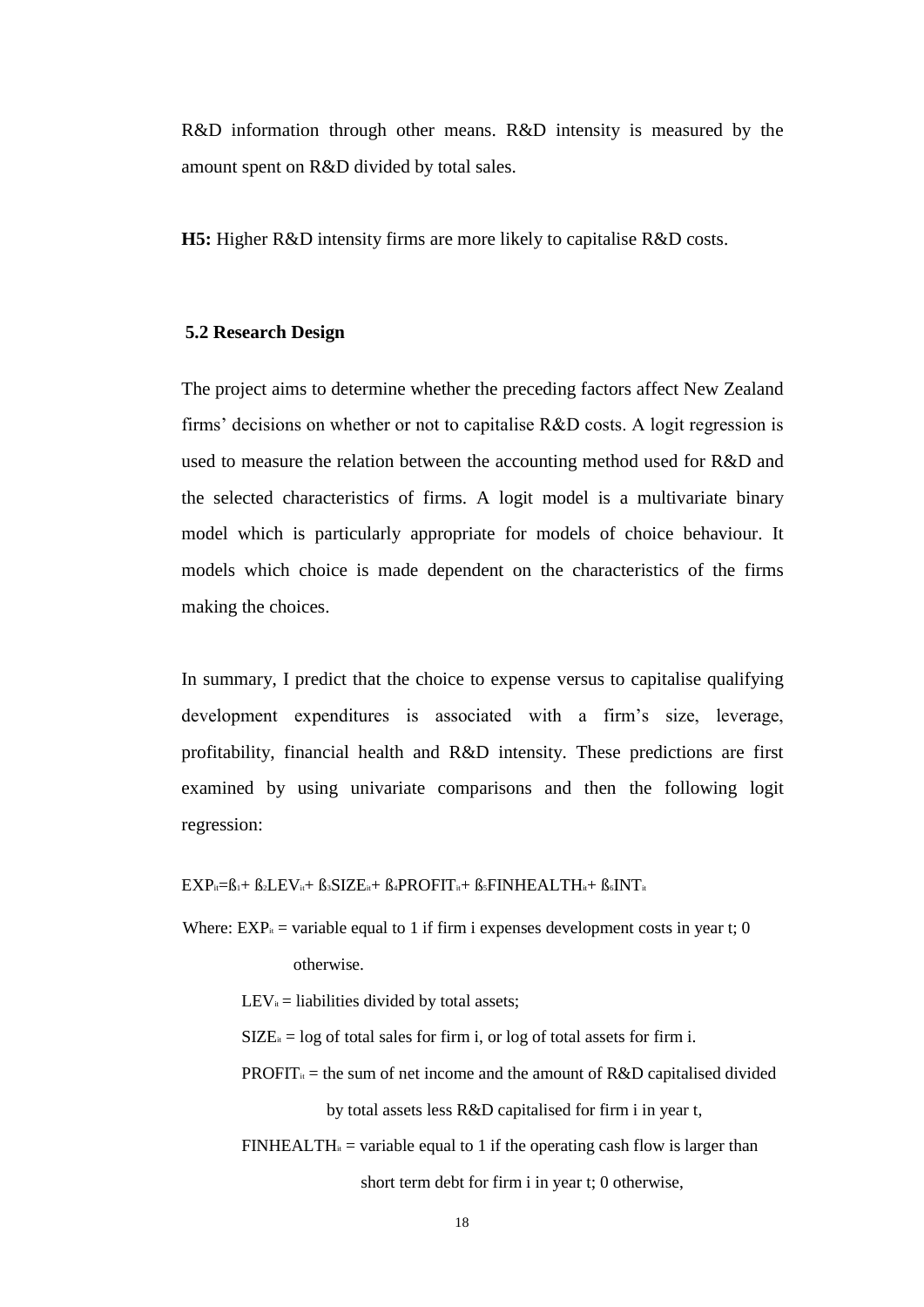$INT_{it}$  = amount expensed on R&D divided by total sales for firm i in year t.

#### **6. Data and Sample Selection**

As discussed in section 2.2, NZ firms are relatively low investors in R&D. This limits the availability of data. In order to mitigate the data limitation, data are collected from two sources for this project. The first source includes all NZ listed firms on Datex that disclosed their R&D expenses in years 2000-2005. This period is selected because it is recent and the R&D programs for NZ companies were much more active than for other periods according to NZ Statistic 2004. This search yields 60 firms. Due to the limited amount of data available from listed firms, the second source is the set of annual reports which are available on Unitec's Library shelves. The latter source yields an additional 48 firms. Firms in oil and gas exploration and firms in mining and aerospace are excluded (16 firms) because their intangible assets are more likely related to exploration and development not to R&D. Firms whose development expenditures were devoted to infrastructure development are excluded as well (12 firms). Data on net income, sales, debt, total assets, total liabilities, operating cash flow, and the amount spent on R&D are also required for each firm. For every company the notes to the financial statements were checked to verify, first, whether or not these companies disclose their R&D expenditures, and, second, whether or not they capitalize these costs. Missing data on these items reduced the final sample to 70 firms as seen in Table 4. A total of 315 firm-year observations meet the criteria and are included in the project. Among these 70 firms (315 firm-year observations), 28 firms (123 firm-years) are defined as capitalisers and 42 firms (192 firm-years) as expensers. Table 5 gives a sample breakdown by year.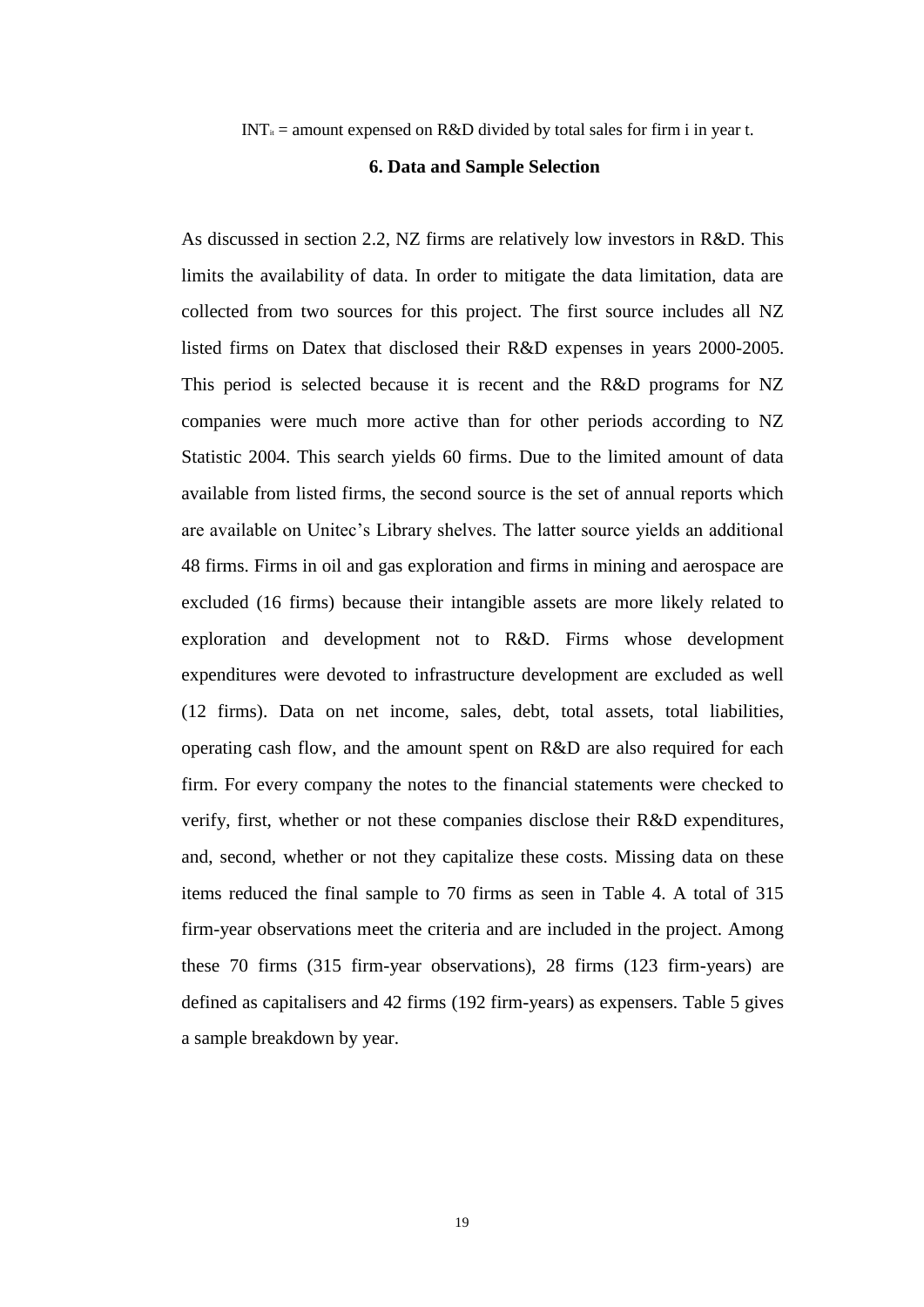| Sample                                                 | No. of companies |
|--------------------------------------------------------|------------------|
| Initial sample for listed companies                    | 60               |
| Initial sample for unlisted companies                  | 48               |
| Total initial sample                                   | 108              |
| Less companies that engage in oil, gas exploration and | 16               |
| mining exploration                                     |                  |
| Less companies whose development is related to         | 12               |
| infrastructure development                             |                  |
| Less missing data                                      | 10               |
| Final sample                                           | 70               |

Table 4: Sample Selection Summary (By Company)

Table 5: Sample selection Summary (By Year)

| Year                        | No. of Companies |
|-----------------------------|------------------|
| 2000                        | 38               |
| 2001                        | 42               |
| 2002                        | 50               |
| 2003                        | 56               |
| 2004                        | 64               |
| 2005                        | 65               |
| Final sample for firm-years | 315              |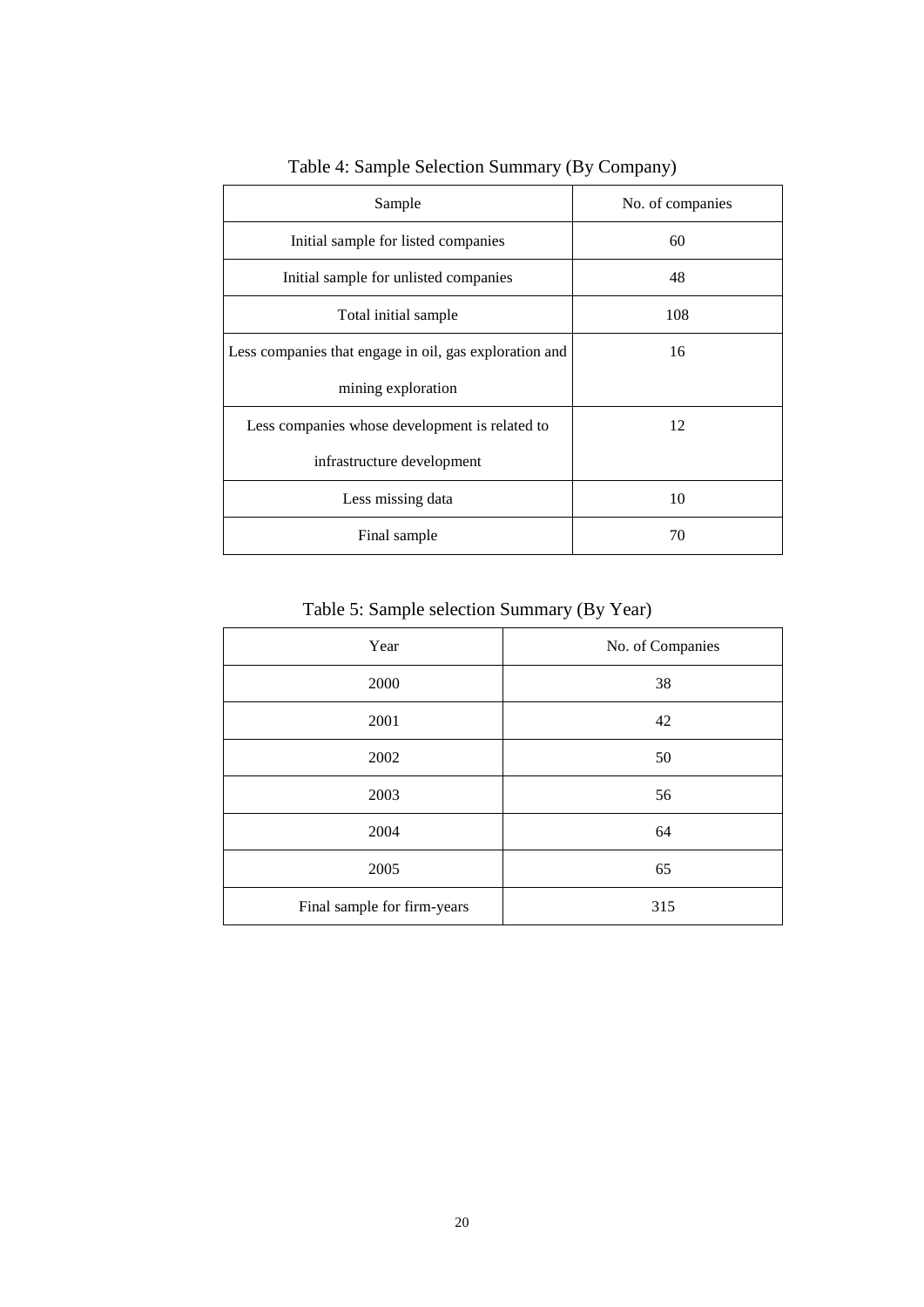# **7. Empirical Results**

# **7.1. Non-Parametric and Univariate tests**

# **7.1.1 Descriptive statistics**

In this section, the selected firm characteristics are compared for firms which expense versus capitalise R&D expenditures. Table 6 reports descriptive statistics on the full sample across accounting treatment for qualifying development expenditures.

| Variables             |           | Expensers |                  |          |                                   |          | Capitalisers |                |          |           |
|-----------------------|-----------|-----------|------------------|----------|-----------------------------------|----------|--------------|----------------|----------|-----------|
|                       | Mean      | Median    | <b>Std Dev</b>   | Min      | Max                               | Mean     |              | Median Std Dev | Min      | Max       |
| Firm size (by assets) | 1,645,508 | 64,924    | 6,302,924        | 235      | 38,219,000 328,996 26,436 782,202 |          |              |                | 291      | 4,384,901 |
| Firm size (by sales)  | 975.897   |           | 59,106 3,840,663 | 1        | 23,086,000 200,973 57,384 489,072 |          |              |                | 5        | 4,600,000 |
| Leverage              | 0.427     | 0.434     | 0.226            | 0.013    | 0.919                             | 0.455    | 0.468        | 0.233          | 0.011    | 0.978     |
| Profitability         | 0.021     | 0.046     | 0.244            | $-1.007$ | 0.545                             | $-0.272$ | 0.026        | 0.945          | $-5.897$ | 0.304     |
| Financial Health      | 0.784     | 1         | 0.437            | $\Omega$ | 1                                 | 0.334    | 1            | 0.489          | $\Omega$ | 1         |
| Intensity             | 0.027     | 0.004     | 0.089            | 0.0001   | 0.521                             | 0.163    | 0.013        | 0.168          | 0.0002   | 0.958     |

Table 6: Descriptive Statistics for Variables

The average assets size for expensers is NZ\$1,645,508 versus NZ\$328,996 for capitalisers. The median value for expensers is NZ\$64,924 versus NZ\$26,436 for capitalisers. The difference between both mean values and median values is significant, which suggests that expensers tend to be larger than capitalisers.

Average total sales for expensers is NZ\$975,897 versus NZ\$200,973 for capitalisers. The difference is significant. The median value for total sales is also larger for expensers than capitalisers but the difference is not significant.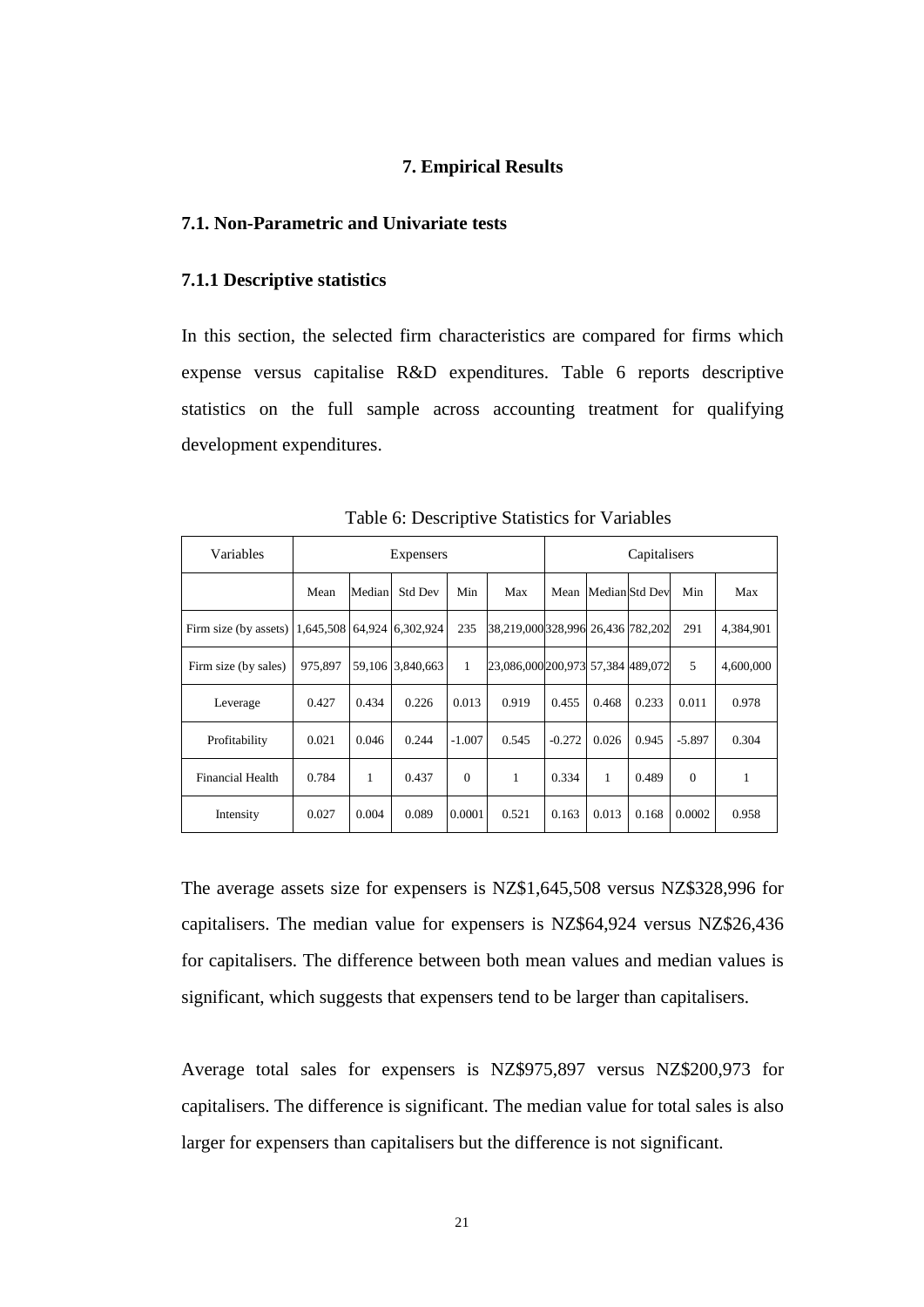Expensers' average leverage of 42.7% is less than the 45.5% for capitalisers. Similarly the median value is 43.44% for expensers versus 46.81% for capitalisers. The difference is not significant for either the mean or median. Thus there is little difference between expensers and capitalisers in respect to firms' leverage.

Expensers have a profitability ratio of 0.02% versus minus 27.21% for capitalisers. But the median value is reversed with an average for expensers of 4.68% versus 2.64% for capitalisers. The difference in the mean values is significant but not for the median value. Thus the results for profitability are mixed.

The explanatory variable for financial health takes on a value of zero or one for each firm depending on whether the firm's operating cash flow is bigger than short term debt. A value of zero indicates that a firm may have problems paying its short term debt. The median value for the financial health variable is one for both expensers and capitalisers. The mean value is 0.78 for expensers versus 0.33 for capitalisers. The difference for the mean value is significant, which suggests that expensers are healthier financially than capitalisers.

Expensers spend an average of 2.75% of total sales on R&D versus 16.32% for capitalisers. The median value of R&D expenditures is 0.45% for expensers versus 1.33% for capitalisers. The differences for both the means and medians are significant, which indicates that capitalisers have higher R&D intensity than expensers.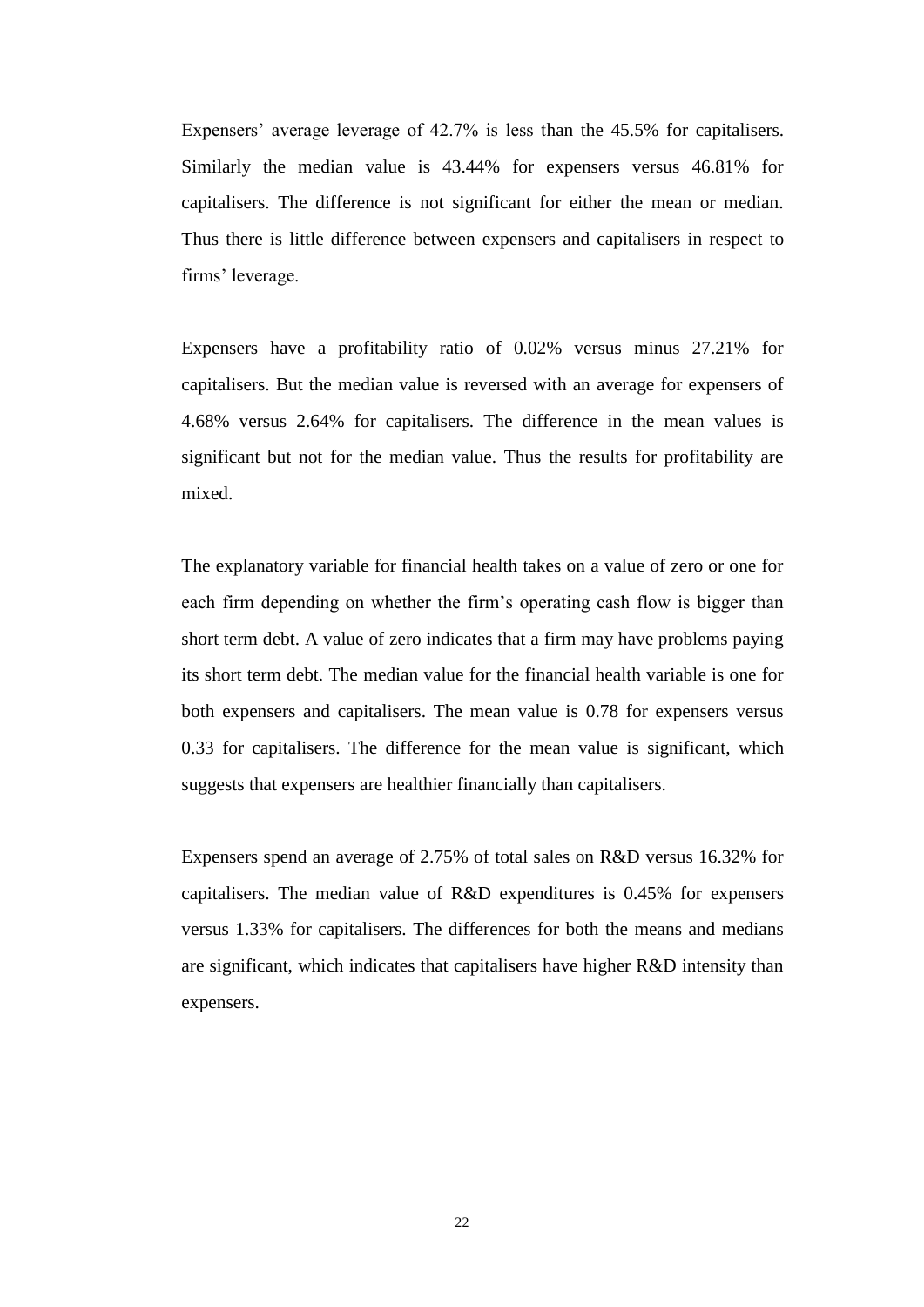#### **7.1.2 Results of t-tests**

Table 7 reports the results of t-tests for the mean values for each of the variables selected for study. The results from the t-tests indicate that the size of the firm, measured in terms of total assets and sales, is a significant  $(p<.05)$  variable to distinguish between firms which expense their R&D and those which capitalise R&D. The leverage variable does not significantly distinguish between expensers and capitalisers. Thus the decision to expense or capitalise qualifying development expenditures does not seem to be influenced by a firm's leverage. The performance of the firms, measured by either profitability or financial health distinguishes significantly ( $p<0.001$ ) between expensers and capitalisers. The intensity of R&D programs is also a highly significant  $(p<.001)$  variable for distinguishing between expensers and capitalisers.

| Independent variables | t-test for Equality of Means |                 |  |  |  |
|-----------------------|------------------------------|-----------------|--|--|--|
|                       | t                            | Sig. (2-tailed) |  |  |  |
| Firm size (assets)    | $-2.302$                     | .022            |  |  |  |
| Firm size (sales)     | $-2.237$                     | .026            |  |  |  |
| Leverage              | .988                         | .324            |  |  |  |
| Profitability         | $-4.161$                     | .000            |  |  |  |
| Financial Health      | $-8.889$                     | .000            |  |  |  |
| R&D intensity         | 11.114                       | .000            |  |  |  |

Table 7: Results of T-Test

### **7.1.3 Results of correlation test**

Table 8 reports Pearson correlations between the variables examined in the study. Asterisks highlight the significant correlations. As was expected, firm size measured by either assets or sales, profitability, financial health and R&D intensity are highly correlated with firms' accounting choice for qualifying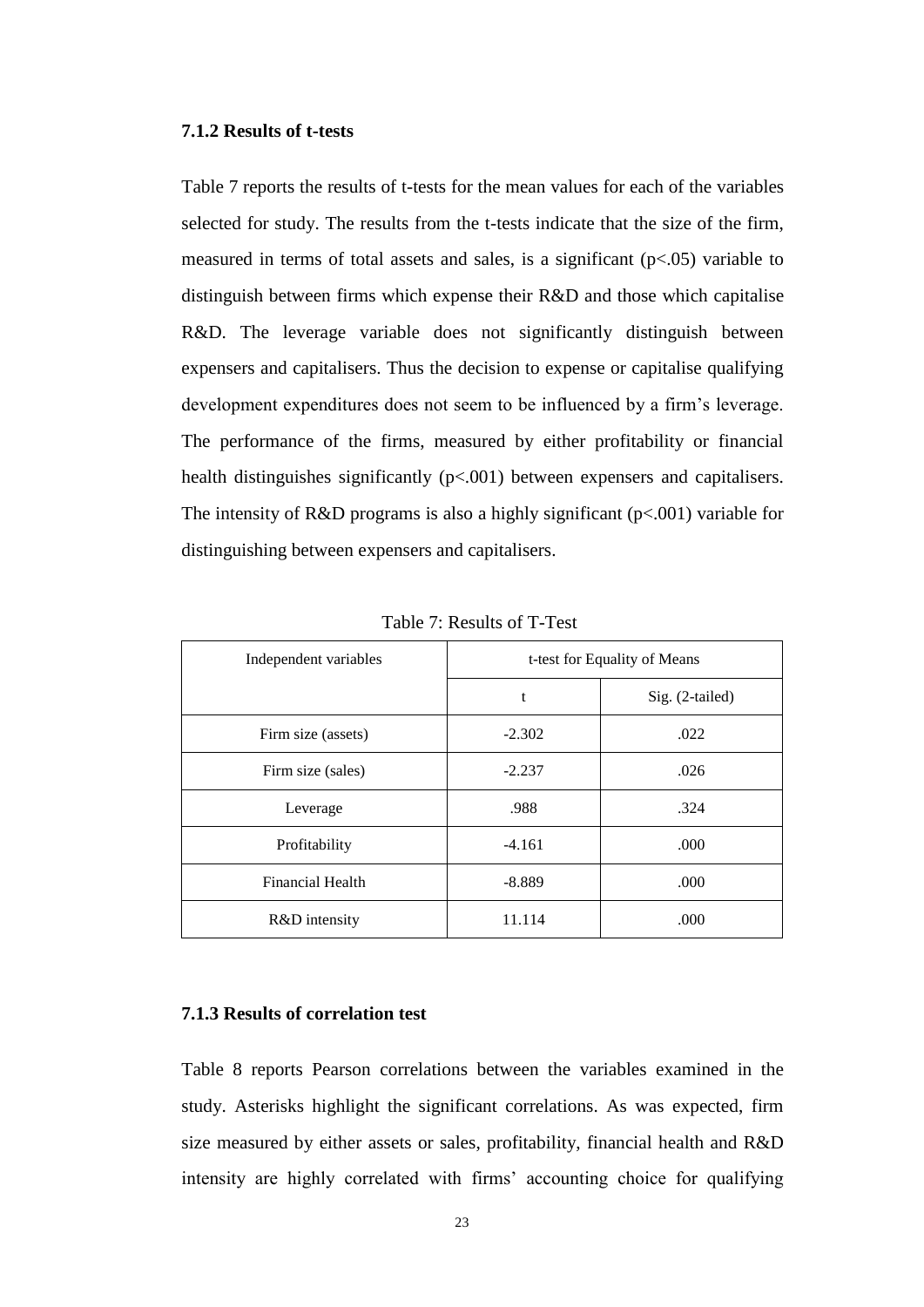development expenditures. However, leverage is not correlated with firms' accounting choice for R&D costs. The results are consistent with the t-tests.

The analysis of the individual descriptive variables in this section suggests that firms which expense qualifying development expenditures are bigger, more profitable, and healthier financially than capitalisers. Firms with higher R&D intensity are more likely to capitalize their qualifying development costs. Leverage does not seem to be related to the accounting choice for R&D expenditures.

|                            | <b>Asset Size</b> | Sales Size   | Leverage  | Profitability | Financial    | R&D          | R&D          |
|----------------------------|-------------------|--------------|-----------|---------------|--------------|--------------|--------------|
|                            |                   |              |           |               | Health       | Intensity    | accounting   |
| <b>Asset Size</b>          |                   |              |           |               |              |              |              |
| Pearson Correlation        | $\mathbf{1}$      |              |           |               |              |              |              |
| Sig. (2-tailed)            |                   |              |           |               |              |              |              |
| <b>Sales Size</b>          |                   |              |           |               |              |              |              |
| <b>Pearson Correlation</b> | .981**            | $\mathbf{1}$ |           |               |              |              |              |
| Sig. (2-tailed)            | .000              |              |           |               |              |              |              |
| Leverage                   |                   |              |           |               |              |              |              |
| Pearson Correlation        | .033              | .043         | 1         |               |              |              |              |
| Sig. (2-tailed)            | .555              | .449         |           |               |              |              |              |
| Profitability              |                   |              |           |               |              |              |              |
| Pearson Correlation        | .061              | .068         | $.169**$  | 1             |              |              |              |
| Sig. (2-tailed)            | .277              | .226         | .003      |               |              |              |              |
| <b>Financial Health</b>    |                   |              |           |               |              |              |              |
| Pearson Correlation        | $.138*$           | $.149**$     | .042      | $.273**$      | $\mathbf{1}$ |              |              |
| Sig. (2-tailed)            | .014              | .008         | .454      | .000          |              |              |              |
| <b>R&amp;D</b> intensity   |                   |              |           |               |              |              |              |
| <b>Pearson Correlation</b> | $-.114*$          | $-.107$      | $-.181**$ | $-.437**$     | $-.440$      | $\mathbf{1}$ |              |
| Sig. (2-tailed)            | .043              | .058         | .001      | .000          | .000         |              |              |
| <b>Accounting choice</b>   |                   |              |           |               |              |              |              |
| for R&D                    |                   |              |           |               |              |              |              |
| Pearson Correlation        | $.129*$           | $.125*$      | $-.056$   | $.229**$      | $-532**$     | .449**       | $\mathbf{1}$ |
| Sig. (2-tailed)            | .022              | .026         | .324      | .000          | .000         | .000         |              |

Table 8: Correlation Matrix (n=351)

\*\*. Correlation is significant at the 0.01 level (2-tailed).

\*. Correlation is significant at the 0.05 level (2-tailed).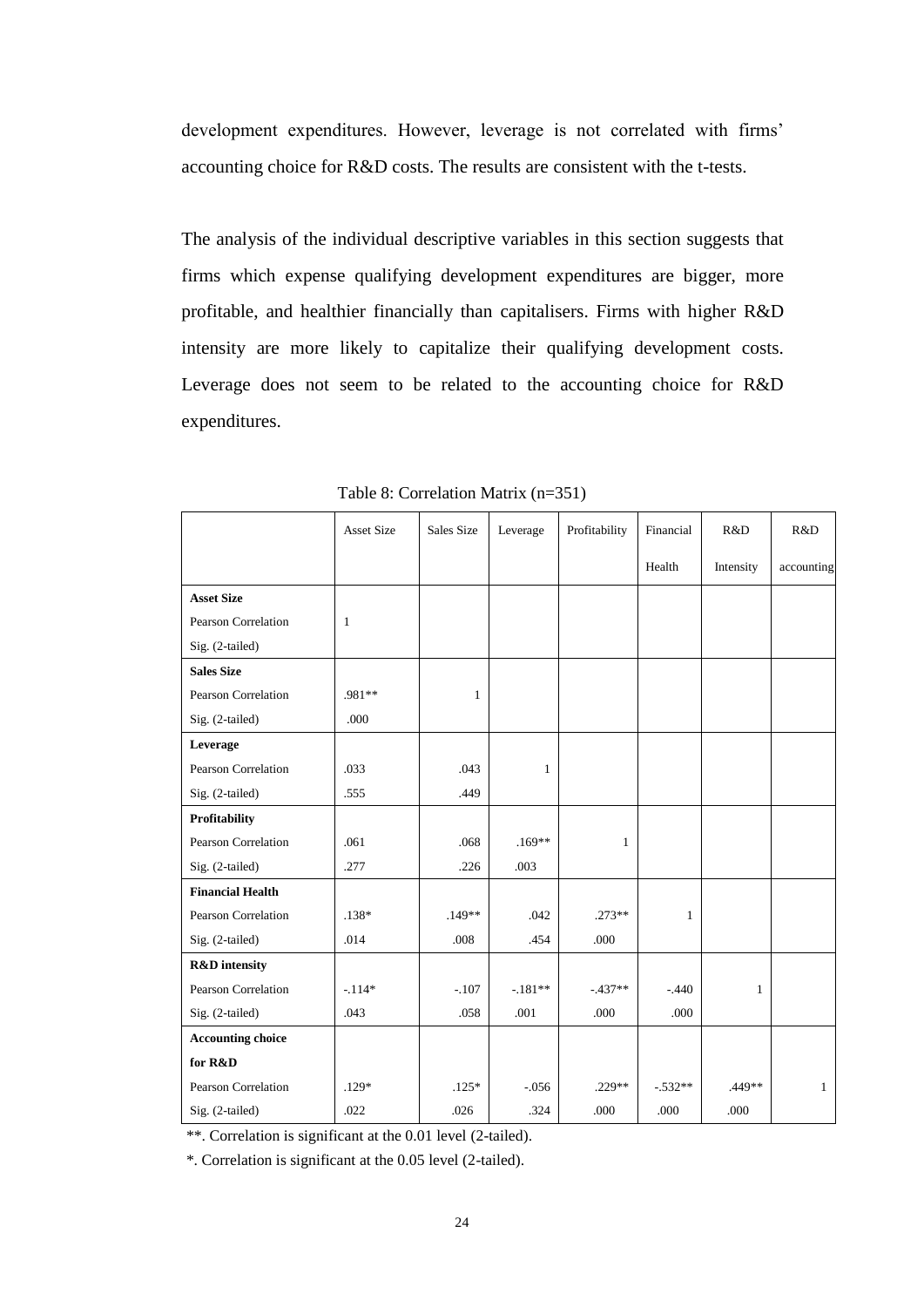#### **7.2. Logit Regression Results**

Asset size and sales size are highly correlated, so they should not both be used in the same logit model. Therefore, the logit model was fit twice, once using asset size with the other variables and the second using sales size and the other variables.

Table 9 and Table10 present the results of the two logit regressions. In both, firm size measured by assets or sales, leverage, profitability, financial health and R&D intensity were log transformed to normalise the data.

The results in Table 9 and Table 10 are very similar. Firm size measured by total assets is weakly significant and positively related to the expense versus capitalise choice, indicating that larger firms are more likely to expense their qualifying development expenditures. However, when firm size is measured by sales, firm size is no longer a significant variable for predicting the accounting choice for qualifying development expenditures. Firm leverage is not significant in explaining the expense versus capitalise choice in either version of the model.

Firm profitability is positively related to the expensing option in both models, suggesting that profitable firms prefer to choose to expense their qualifying development expenditures. But unprofitable companies prefer to capitalise their qualifying development expenditures. The financial health variable is significant  $\ll$  0.01 ) positively related to the expensing option in both models, which suggests that financially healthy firms expense the development expenditures and firms which are in financial distress choose to capitalise their qualifying development expenditures. R&D intensity is significant  $(< .001)$  negatively related to the expense option in both models, indicating that firms with lower R&D intensity are more likely to expense qualifying development expenditures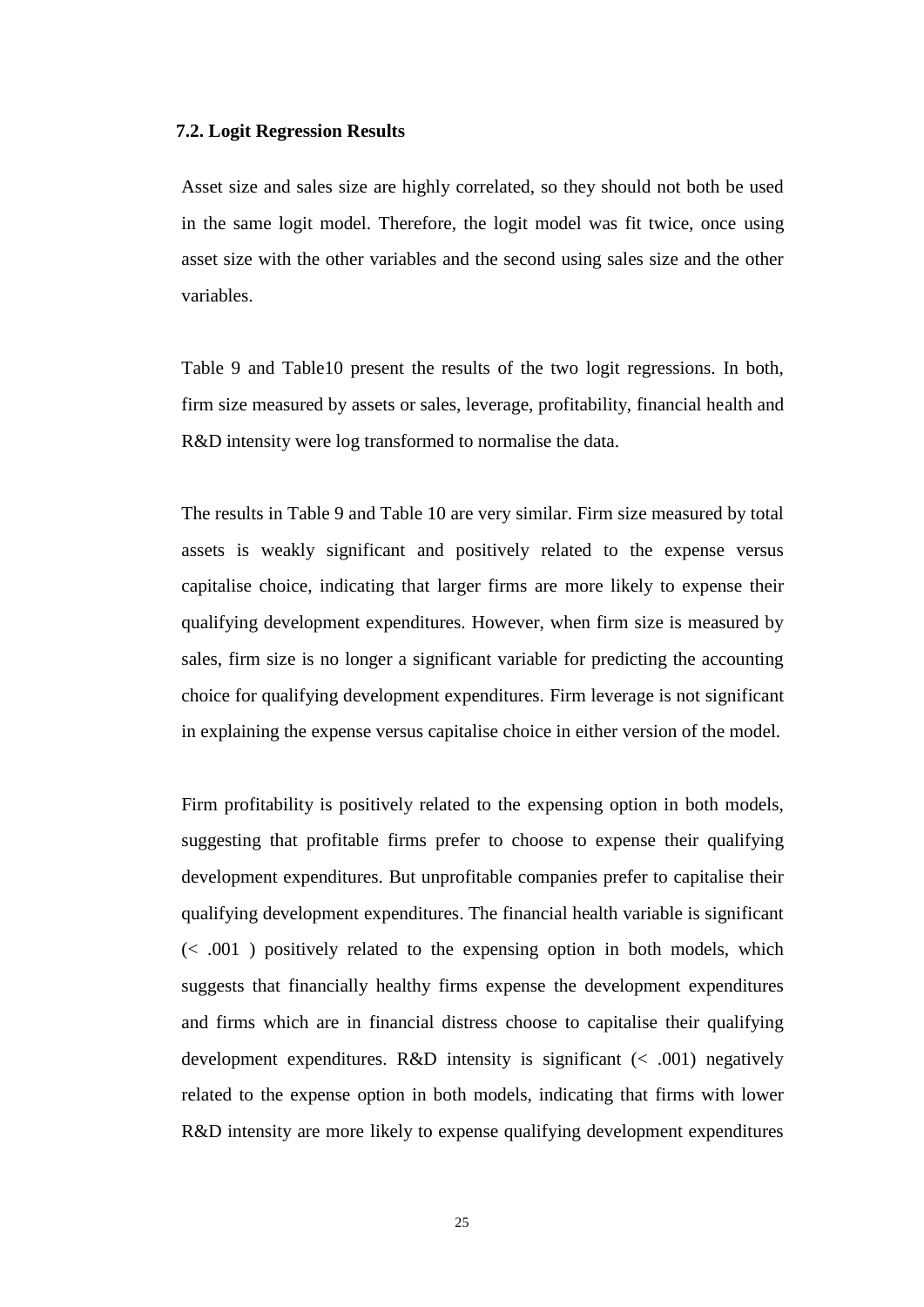and higher R&D intensity firms are more likely to capitalise the qualifying development expenditures.

Most of these findings from the logit regression are consistent with prior studies. The significance of firm size in Oswald's study  $(\leq 0.001)$  is much more significant than in this project. The results for firm size are inconsistent with Gaeremynck, et al (1998), who conclude that smaller firms are more likely to expense qualifying development expenditures. The leverage variable is inconsistent with the finding by Daley, et al (1983), who indicate that leverage is a significant factor that influences the accounting choice for R&D expenditures. But it is consistent with the study by Oswald (2000). The findings for firm profitability and R&D intensity are consistent with the study by Oswald (2000) and Gaeremynck, et al (1998). And the result for financial health is consistent with the finding by Gaeremynck, et al (1998).

| <b>Independent Variables</b>        | Coefficient | Significance |
|-------------------------------------|-------------|--------------|
| Intercept                           | 0.589       | 0.00         |
| <b>Asset Size</b>                   | 0.00        | 0.05         |
| Leverage                            | 0.064       | 0.43         |
| Profitability                       | 0.103       | 0.02         |
| Financial Health                    | 0.286       | 0.00         |
| R&D Intensity                       | $-0.551$    | 0.01         |
| Pseudo (Nagelkerke R <sup>2</sup> ) | 49.5%       |              |
| -2 Log likelihood                   | 278.502     |              |
| % Predicted correct                 | 83.5%       |              |

Table 9: Logit Regression Results (Asset Size)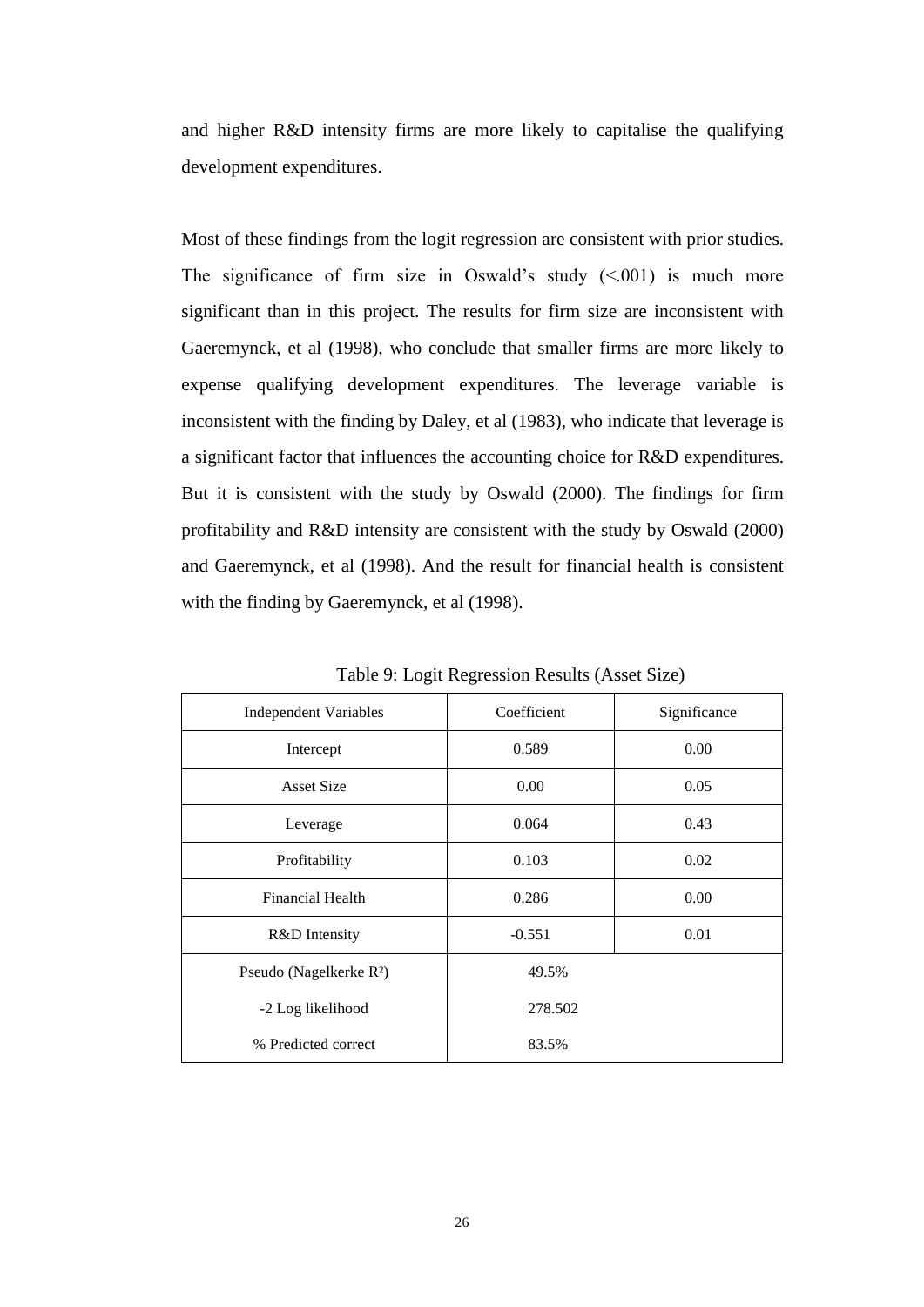| <b>Independent Variables</b>        | Coefficient | Significance |  |  |
|-------------------------------------|-------------|--------------|--|--|
| Intercept                           | 0.591       | 0.00         |  |  |
| Sales Size                          | 0.22        | 0.06         |  |  |
| Leverage                            | 0.058       | 0.46         |  |  |
| Profitability                       | 0.108       | 0.00         |  |  |
| Financial Health                    | 0.275       | 0.00         |  |  |
| R&D Intensity                       | $-0.554$    | 0.01         |  |  |
| Pseudo (Nagelkerke R <sup>2</sup> ) | 49.5%       |              |  |  |
| -2 Log likelihood                   | 278.34      |              |  |  |
| % Predicted correct                 | 83.5%       |              |  |  |

Table 10: Logit Regression Results (Sales Size)

# **8. Sensitivity Analysis**

The results in Table 9 and Table 10 are based on a pooled cross-sectional and longitudinal estimation. Because the same companies appear multiple times in the pooled sample and as their accounting choice for the qualifying development costs do not change over time, the pooled sample significance levels are overstated due to dependence among observations. In order to mitigate that concern, a sensitivity analysis is performed. The logit regression was run six times using firm size measured by total assets with the other variables on a yearly basis. The results (as shown in Table 11) indicate that firm size is not a significant variable for explaining the accounting choice for qualifying development expenditures, thus casting doubt on the result in Table 9. But results for the other variables are unaffected. Firm leverage is not related to the R&D accounting choice for qualifying development expenditures. Profitability and financial health are positively associated with the expense choice, and R&D intensity is positively related to capitalisation.

Table11: Results of Sensitivity analysis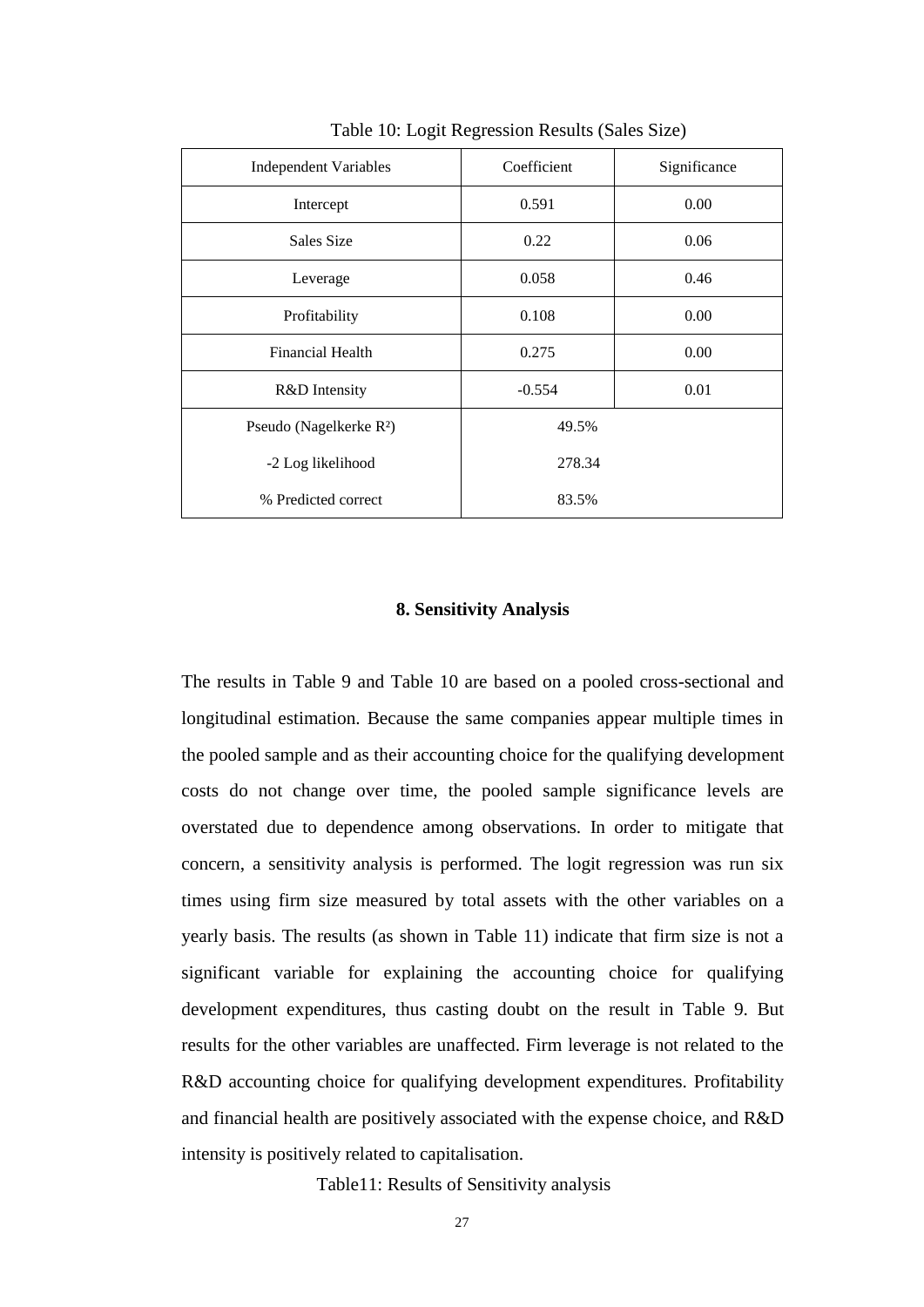| Independent               | 2000    |      | 2001    |      | 2002    |       | 2003    |      | 2004    |      | 2005    |      |
|---------------------------|---------|------|---------|------|---------|-------|---------|------|---------|------|---------|------|
| variables                 | Coeff   | Sig  | Coeff   | Sig  | Coeff   | Sig   | Coeff   | Sig  | Coeff   | Sig  | Coeff   | Sig  |
| Intercept                 | 0.75    | 0.00 | 0.78    | 0.00 | 0.72    | 0.00  | 0.64    | 0.00 | 0.76    | 0.00 | 0.52    | 0.00 |
| <b>Asset Size</b>         | 0.00    | 0.08 | 0.00    | 0.07 | 0.00    | 0.07  | 0.00    | 0.07 | 0.00    | 0.07 | 0.00    | 0.06 |
| Leverage                  | 0.0032  | 0.86 | 0.0042  | 0.78 | 0.0065  | 0.066 | 0.0074  | 0.54 | 0.00    | 0.89 | 0.0084  | 0.52 |
| Profitability             | 0.084   | 0.05 | 0.098   | 0.04 | 0.100   | 0.03  | 0.099   | 0.04 | 0.100   | 0.03 | 0.101   | 0.01 |
| Financial                 | 0.32    | 0.01 | 0.36    | 0.02 | 0.38    | 0.02  | 0.46    | 0.03 | 0.37    | 0.02 | 0.30    | 0.01 |
| Health                    |         |      |         |      |         |       |         |      |         |      |         |      |
| R&D                       | $-0.48$ | 0.02 | $-0.45$ | 0.03 | $-0.50$ | 0.001 | $-0.49$ | 0.02 | $-0.52$ | 0.00 | $-0.54$ | 0.00 |
| intensity                 |         |      |         |      |         |       |         |      |         |      |         |      |
| Pseudo $(R2)$             | 44.2%   |      | 44.6%   |      | 47.7%   |       | 46.3%   |      | 55.6%   |      | 60.8%   |      |
| $-2$<br>Log<br>Likelihood | 42.6    |      | 43.9    |      | 42.8    |       | 41.2    |      | 51.8    |      | 57.3    |      |
| % Predicted<br>Correct    | 76.9%   |      | 77.2%   |      | 77.6%   |       | 78.2%   |      | 81.0%   |      | 82.3%   |      |

# **9. Conclusion**

This study examined factors that might affect the accounting choice for development expenditures in New Zealand. Data from the years 2000 to 2005 yielded 315 NZ firm-year observations. Five firm-specific factors that prior studies have shown to influence the choice of accounting treatment for development expenditures in other countries were selected for study. These factors were firm size, leverage, profitability, financial health and R&D intensity. A logit regression model was used to test the significance of the selected variables. Firm size was found not to be a significant factor to distinguish from expensers and capitalisers. This finding is inconsistent with the results of studies by Daley and Vigeland, (1983), Aboody and Lev (1998) and Oswald (2000) which show that firm size is positively related to the decision to expense qualifying development expenditures. The rationale researchers have given for why size affects the accounting decision is that large firms seek to minimize political cost. But the current study uses only New Zealand firms.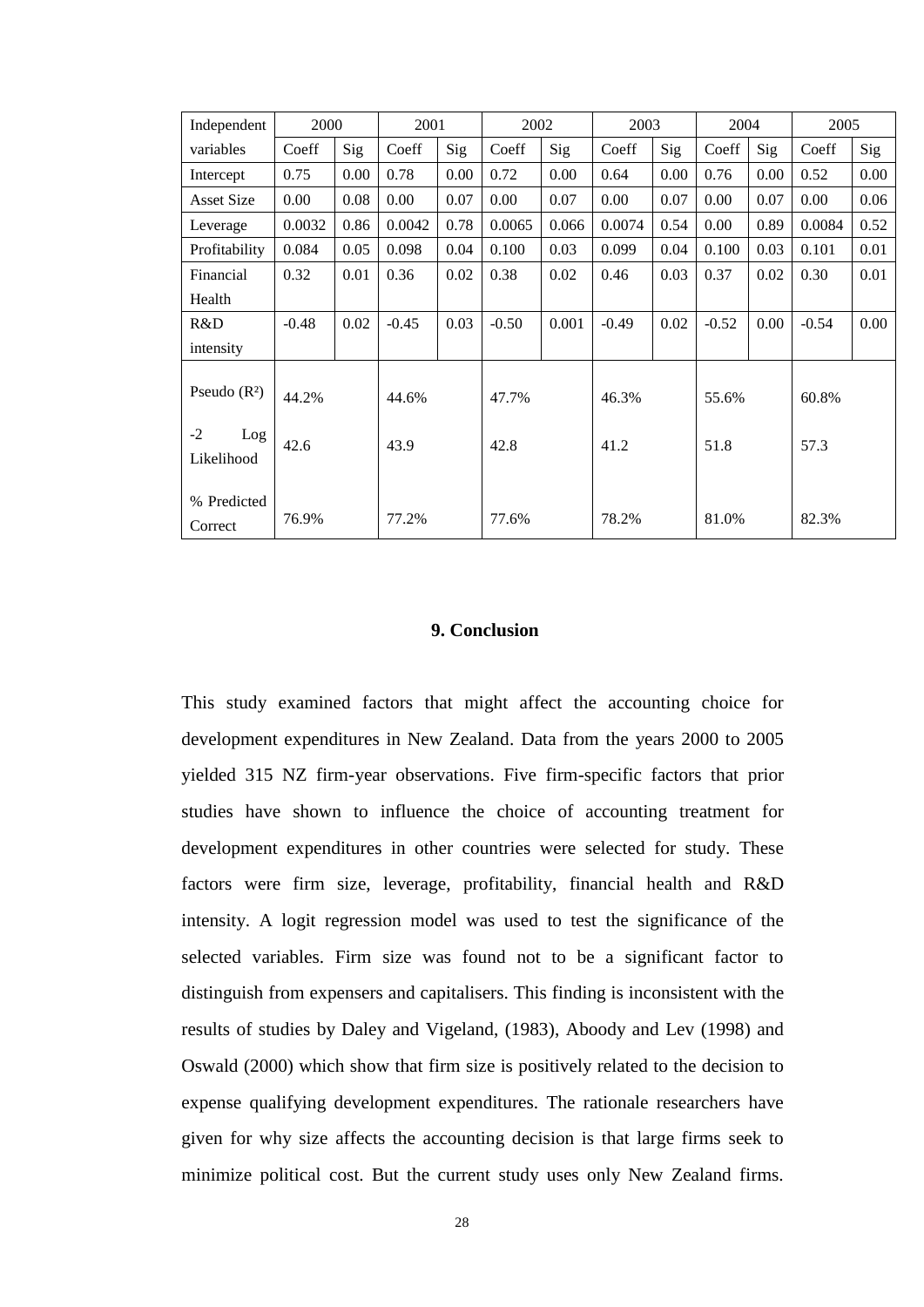Given that New Zealand firms are relatively small in comparison with other OECD countries, it may be that New Zealand firms are not as susceptible to political cost.

Firm leverage was also found not to be related to the accounting choice for qualifying development expenditures. This contrasts with the results of studies by Daley and Vigeland, (1983) and Aboody and Lev (1998), but is consistent with a study by Oswald (2000). The inconsistency may result from different definitions of leverage used in the studies. Daley and Vigeland (1983) define leverage as long term debt divided by total assets minus intangible assets while Aboody and Lev (1998) measure leverage as long term debt divided by the book value of equity. Because New Zealand firms do not report long term debt separately, the current project defined leverage as total liabilities divided by total assets. This latter definition may blur the distinction between firms which are subject to debt covenants from those which are not. Thus the variable may not capture the influence of long-term debt covenants on accounting choice.

Firm profitability and financial health were found to have a significant positive relationship to the expense choice. In contrast, R&D intensity had a significant positive association with the capitalisation choice. As a percent of sales capitalisers, on average, spend much more on R&D than expensers. These results are consistent with prior studies. The results of this project indicate that firms which are profitable with good financial health tend to expense qualifying development expenditures. This suggests that firms prefer to expense development expenditures but choose to capitalize them when they need to try to increase reported earnings. Similarly, if a firm's development expenditures are high in relation to profit they are motivated to capitalise the expenditures.

The findings provide some evidence that management in New Zealand uses accounting choice for qualifying development expenditures to manage the size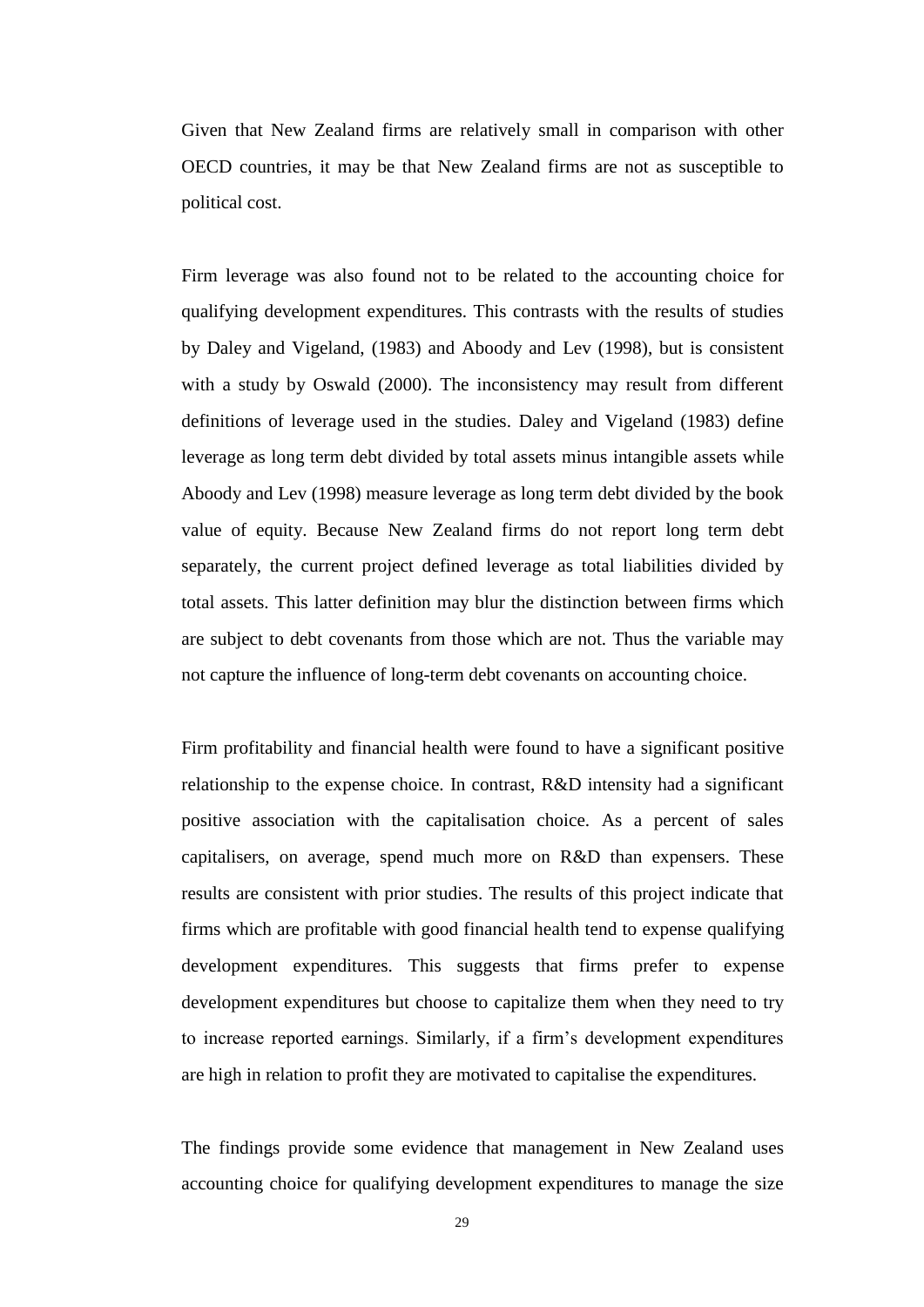of reported income. The findings of this project show that NZ firms choose the method of accounting for R&D for some of the same strategic reasons as firms in bigger countries. Thus the debate on whether accounting standards should allow alternative treatments for similar transactions will continue in New Zealand.

However the results from the current project should be interpreted with caution. The study did not choose a representative sample of firms but only used readily available reports from firms. Thus the results may not generalize to all New Zealand firms. In addition, the measures of the variables used in this project differ from the measures used by other researchers, especially the measurement of leverage. Thus the results should not be interpreted as refuting prior work. Finally, the project only looked at a subset of the possible explanatory variables that affect accounting choices. Before making policy recommendations a replication should be undertaken using a more representative sample of New Zealand firms and a wider range of variables that might affect the choice among accounting alternatives.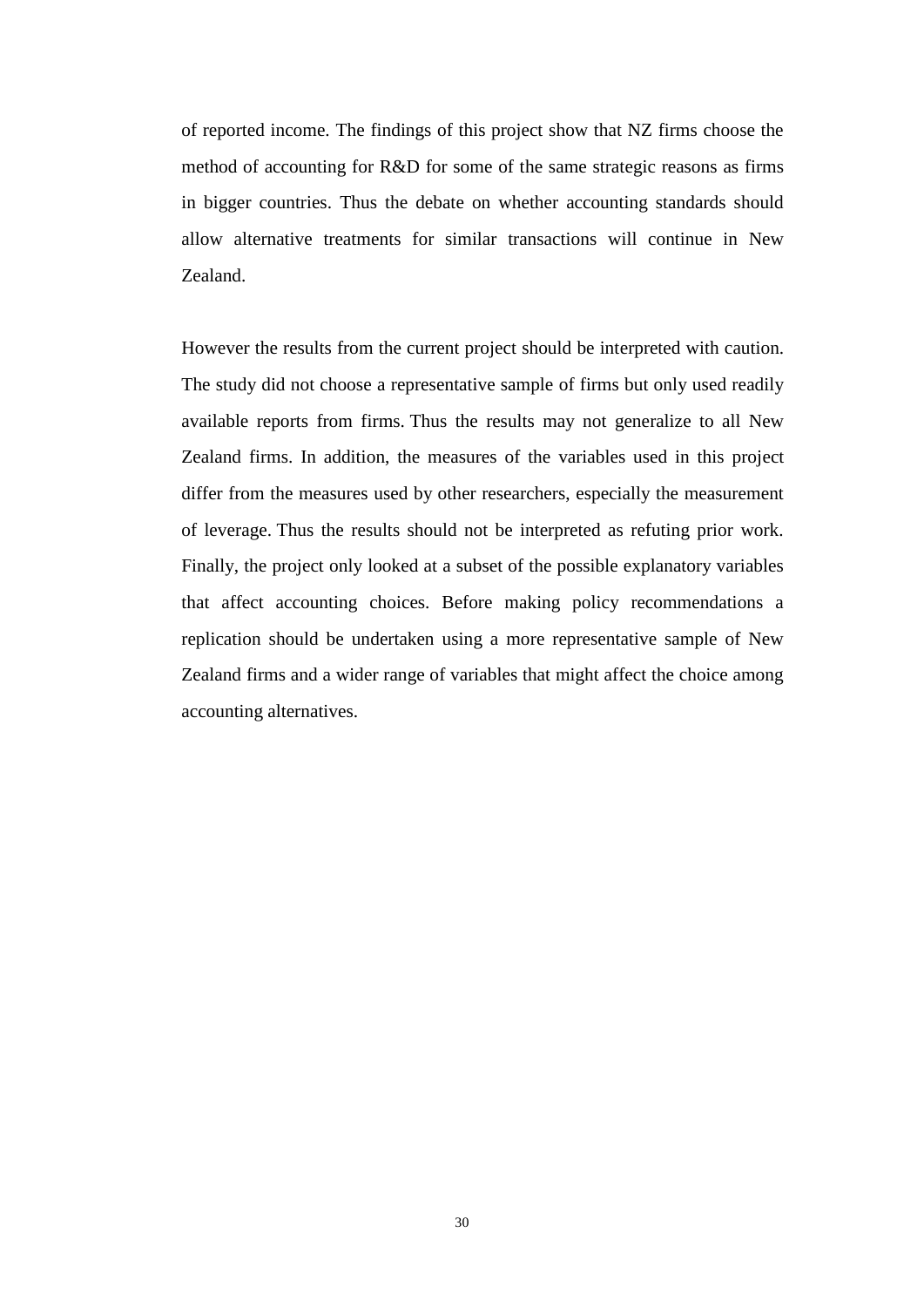# **Reference List**

Aboody, D, and Lev, B (1998). The value relevance of intangibles: The case of software capitalization. *Journal of Accounting Research*, Supplement 1998, pp.161-198

Aboody, D and Lev, B (2000). Information asymmetry, R&D and insider gains. *The Journal of Finance*: Vol. LV. No.6, December: 2747-2766

Belcher, A (1996). The decision to disclose R&D expenditure. R&D decisions, strategy, policy and innovations. Edited by Belcher, A, Hassard, J and Stephen, J: Routledge, London

Bowen, R., Daley, L and Huber C (1982). Evidence on the existence and determinants of inter-industry differences in leverage. *Financial Management.*  Winter 10-20

Daley, L and Vigeland, R (1983). The effects of debts covenants and political costs on the choice of accounting methods. *Journal of Accounting and Economics*. Vol.5:195-211

Dhaliwal, D (1980). The effect of the firm's capital structure on the choice of accounting methods. *The Accounting Review.* Vol 50:78-84

Gaeremynck, A, Steurs, G. and Veugelers, R (1998). On the disclosure and capitalization of research and development spending. For presentation at the 21st European Accounting Association, April.